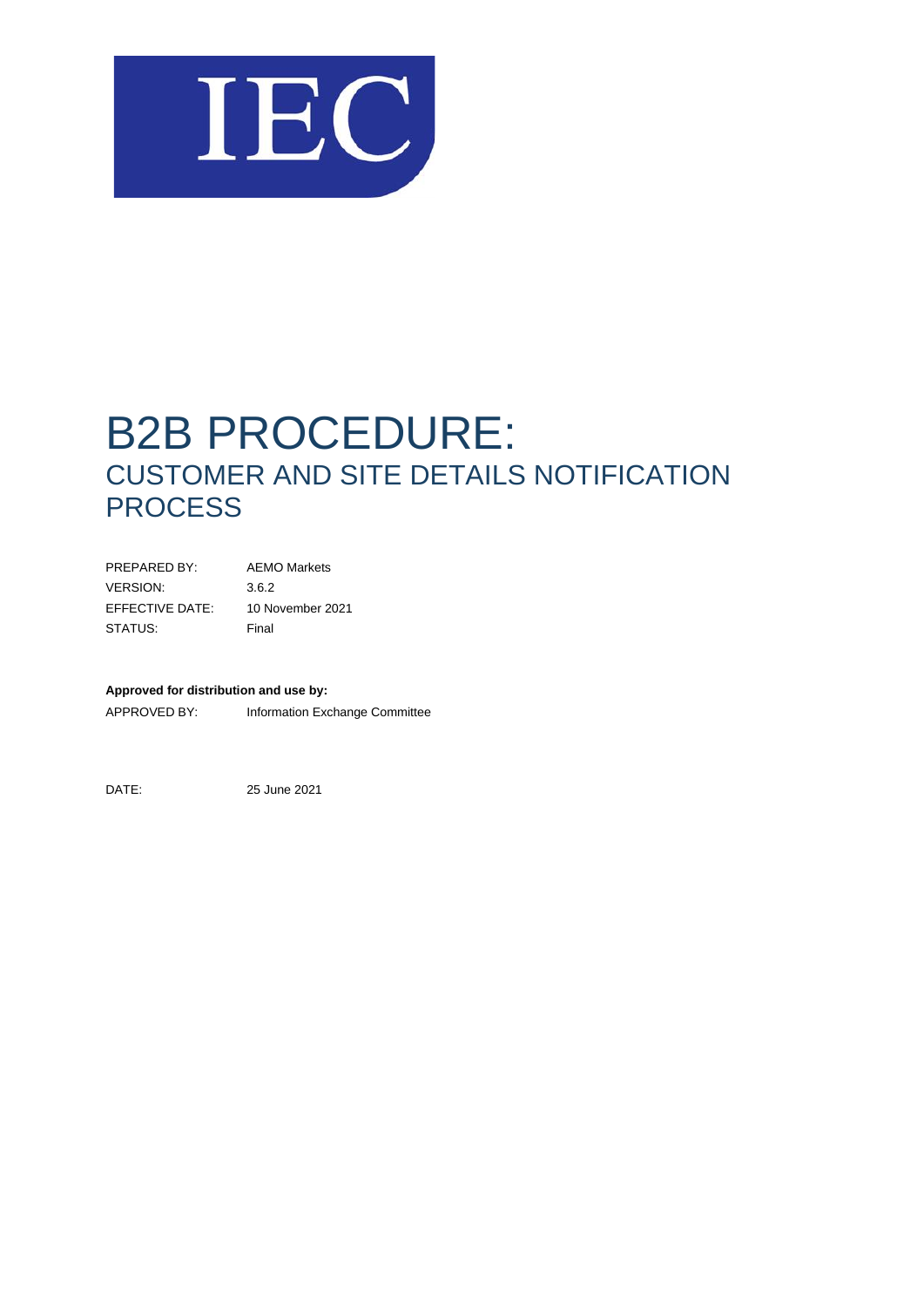

# **VERSION RELEASE HISTORY**

| <b>Version</b> | Date       | <b>Comments</b>                                                                                                                                                                                                                                                                                                                                           |
|----------------|------------|-----------------------------------------------------------------------------------------------------------------------------------------------------------------------------------------------------------------------------------------------------------------------------------------------------------------------------------------------------------|
| 2.0            | 13/11/2013 | Updates to capture QC 776 CSDN Project Changes.                                                                                                                                                                                                                                                                                                           |
| 2.1            | 15/05/2014 | Update to Customer Details Reconciliation Process.                                                                                                                                                                                                                                                                                                        |
| 2.2            | 21/11/2014 | Minor amendment update from previous 2.1 consultation.<br>Updated version numbers and release date to retain version numbering with<br>other B2B Procedures.                                                                                                                                                                                              |
| 3.0            | 06/03/2017 | Update based on rules changes:<br>National Electricity Amendment (Expanding Competition in Metering<br>and Related Services) Rule 2015 No. 12;<br>National Electricity Amendment (Embedded Networks) Rule 2015 No.<br>$\bullet$<br>$15$ ; and<br>National Electricity Amendment (Updating the Electricity B2B<br>$\bullet$<br>Framework) Rule 2016 No. 6. |
| 3.1            | 01/12/2017 | Update based on IEC B2B Procedure Errata.                                                                                                                                                                                                                                                                                                                 |
| 3.2            | 20/7/2018  | Updated based on rule change:<br>National Energy Retail Amendment (Strengthening protections for<br>customers requiring life support equipment) Rule 2017 No. 3.                                                                                                                                                                                          |
| 3.3            | 10/12/2019 | Updated to incorporate the definitions of LifeSupportStatus allowable values<br>previously included in B2B Guide v1.3.                                                                                                                                                                                                                                    |
| 3.3.1          | 1/1/2020   | Updated version numbers and release date to retain version numbering with<br>other B2B Procedures.                                                                                                                                                                                                                                                        |
| 3.4            | 1/10/2021  | Updated version numbers and release date to retain version numbering with<br>other B2B Procedures.                                                                                                                                                                                                                                                        |
| 3.4.1          | 1/10/2021  | Updated version numbers and release date to retain version numbering with<br>other B2B Procedures.                                                                                                                                                                                                                                                        |
| 3.5            | 10/11/2021 | Updated version numbers and release date to retain version numbering with<br>other B2B Procedures.                                                                                                                                                                                                                                                        |
| 3.6            | 10/11/2021 | Updated to clarify Life Support procedures.                                                                                                                                                                                                                                                                                                               |
| 3.6.1          | 10/11/2021 | Updated version numbers and release date to retain version numbering with<br>other B2B Procedures.                                                                                                                                                                                                                                                        |
| 3.6.2          | 10/11/2021 | Updated version numbers and release date to retain version numbering with<br>other B2B Procedures.                                                                                                                                                                                                                                                        |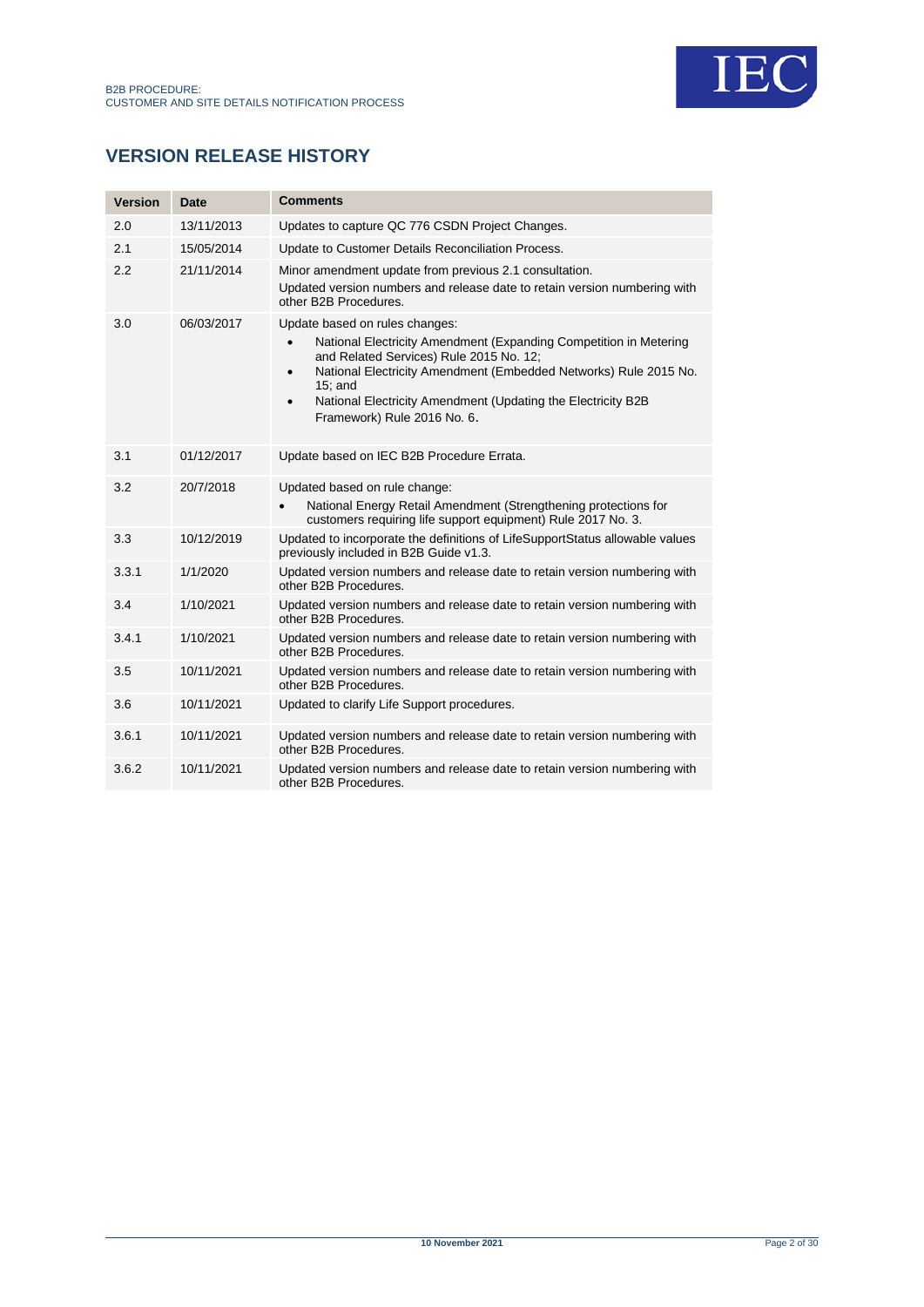# **CONTENTS**

| 1.   | <b>INTRODUCTION</b>                            | 5              |
|------|------------------------------------------------|----------------|
| 1.1. | Purpose and Scope                              | 5              |
| 1.2. | Definitions and Interpretation                 | 5              |
| 1.3. | <b>Related Documents</b>                       | 5              |
| 1.4. | <b>Guidance Notes</b>                          | 6              |
| 2.   | <b>TRANSACTION LIST AND PROCESS</b>            | 7              |
| 2.1. | <b>Transaction List</b>                        | $\overline{7}$ |
| 2.2. | <b>Process Diagrams</b>                        | $\overline{7}$ |
| 3.   | <b>TIMING REQUIREMENTS</b>                     | 12             |
| 3.1. | Definition of Timing Points and Timing Periods | 12             |
| 3.2. | <b>Other Timing Requirements</b>               | 14             |
| 4.   | <b>BUSINESS RULES</b>                          | 14             |
| 4.1. | <b>Common Business Rules for Notifications</b> | 14             |
| 4.2. | <b>Customer Details Request</b>                | 15             |
| 4.3. | <b>Customer Details Notification</b>           | 15             |
| 4.4. | <b>Customer Details Reconciliation</b>         | 16             |
| 4.5. | <b>Life Support Notification</b>               | 16             |
| 4.6. | <b>Life Support Request</b>                    | 16             |
| 4.7. | <b>Life Support Reconciliation</b>             | 17             |
| 4.8. | <b>Site Access Request</b>                     | 17             |
| 4.9. | <b>Site Access Notification</b>                | 18             |
| 5.   | <b>TRANSACTIONS</b>                            | 19             |
| 5.1. | <b>CustomerDetailsRequest Data</b>             | 19             |
| 5.2. | <b>CustomerDetailsNotification Data</b>        | 21             |
| 5.3. | SiteAccessRequest Data                         | 23             |
| 5.4. | SiteAccessNotification Data                    | 23             |
| 5.5. | LifeSupportNotification Data                   | 25             |
| 5.6. | LifeSupportRequest Data                        | 29             |
| 5.7. | BusinessAcceptance/Rejection                   | 29             |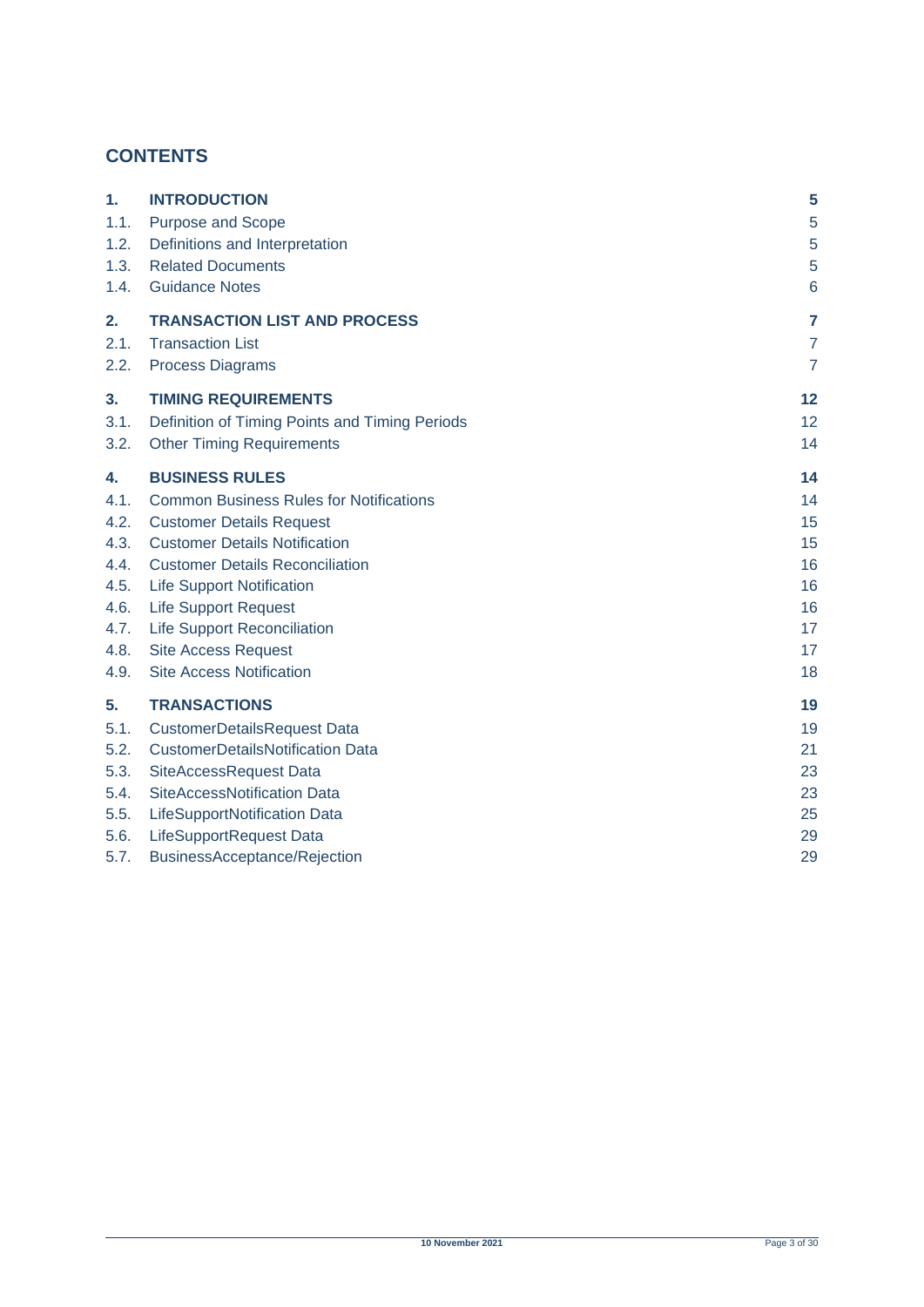# **FIGURES**

| Figure 1: Notifications Process - Generic Notifications Process |          |
|-----------------------------------------------------------------|----------|
| Figure 2: Overview of generic request and notification process  | <u>g</u> |
| Figure 3: Overview of Customer Details Reconciliation Process   | 10       |
| Figure 4: Overview of Life Support Reconciliation Process       |          |

# **TABLES**

| Table 1: Related Documents                                 | 5                 |
|------------------------------------------------------------|-------------------|
| Table 2: Guidance Notes                                    | 6                 |
| <b>Table 3: Timing Point Definitions</b>                   | $12 \overline{ }$ |
| <b>Table 4: Timing Period Definitions</b>                  | 12                |
| Table 5: Data Requirements for CustomerDetailsRequest      | 19                |
| Table 6: Data Requirements for CustomerDetailsNotification | 21                |
| Table 7: Data Requirements for SiteAccessRequest           | 23                |
| Table 8: Data Requirements for SiteAccessNotification      | 23                |
| Table 9: Data Requirements for LifeSupportNotification     | 25                |
| Table 10: Data Requirements for LifeSupportRequest         | 29                |
| Table 11: BusinessAcceptance/Rejection                     | 29                |
| Table 12: Business Events                                  | 30                |
|                                                            |                   |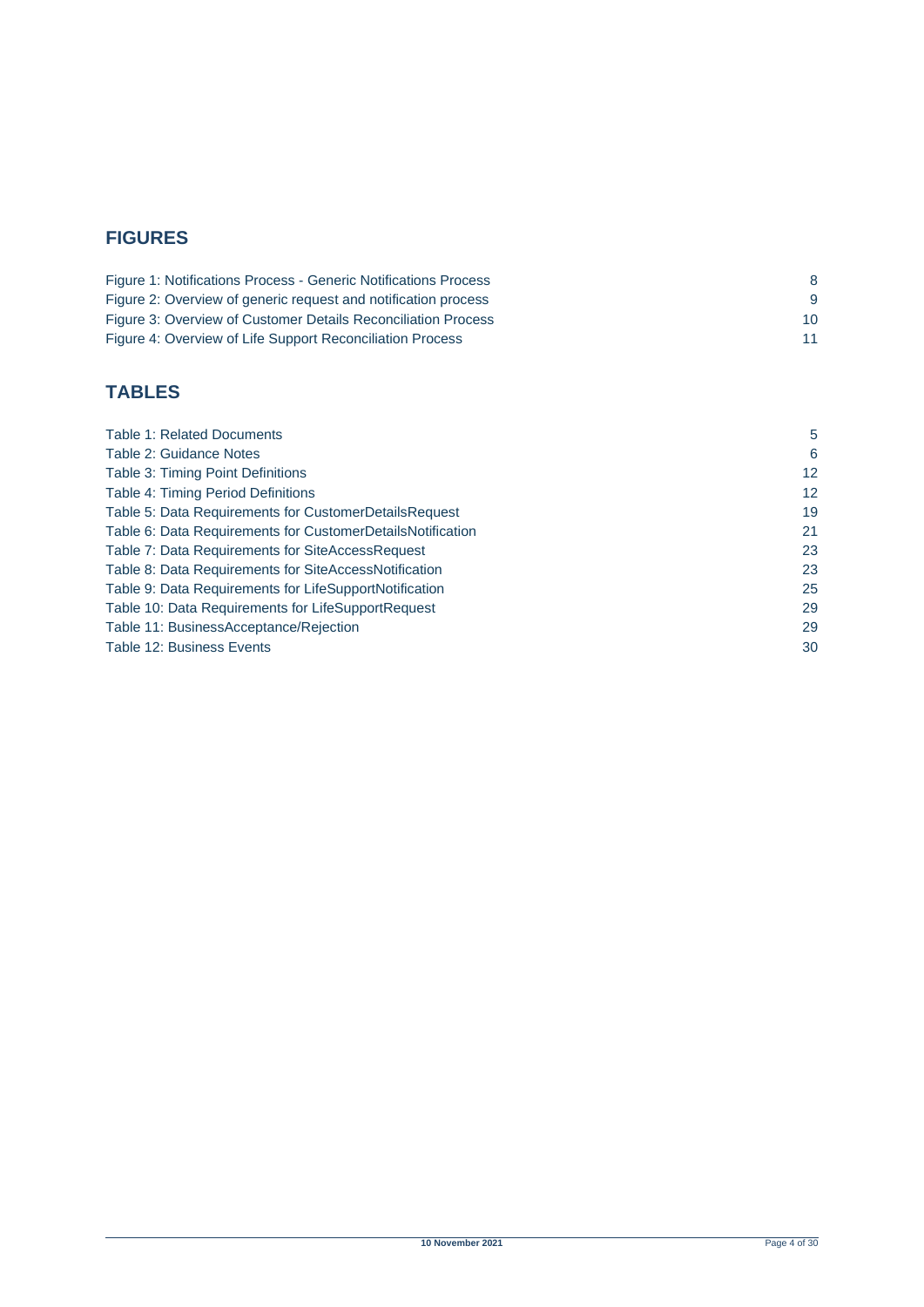### <span id="page-4-0"></span>**1. INTRODUCTION**

### <span id="page-4-1"></span>**1.1. Purpose and Scope**

- (a) This B2B Procedure: Customer and Site Details Notification Process (Procedure) is *published* by AEMO in accordance with clause 7.17.3 of the NER.
- (b) This Procedure specifies the standard process and data requirements for the communication, updates and reconciliation of Customer, Life Support and Site details.
- (c) This Procedure has effect only for the purposes set out in the NER and NERR. All other national and jurisdictional regulatory instruments and codes prevail over this Procedure to the extent of any inconsistency.
- (d) The Life Support Request and the Life Support Notification have been created to enable industry participants to meet their obligations under the NERR. Participants are responsible to ensure that they are meeting their obligations. The AER will be the determining body as to whether participants are meeting their obligations.

#### <span id="page-4-2"></span>**1.2. Definitions and Interpretation**

- (a) The Retail Electricity Market Procedures Glossary and Framework:
	- (i) is incorporated into and forms part of this Procedure; and
	- (ii) should be read with this Procedure.
- (b) In the event of any inconsistency between this Procedure and the B2B Procedure: Technical Delivery Specification unless this Procedure provides otherwise, the relevant B2B Technical Delivery Specification shall prevail to the extent of the inconsistency.
- (c) The terms Initiator and Recipient have been used throughout the document to designate the sender and receiver of each transaction. Where a specific role is called out, the transaction should only be sent and received by the designated role (e.g. Current Retailer, DNSP, MPB).
- (d) All times (related to the conduct of the work) refer to the local time for the Site (where the work requested is to be carried out). Local time is inclusive of daylight saving time changes.

### <span id="page-4-3"></span>**1.3. Related Documents**

#### <span id="page-4-4"></span>**Table 1: Related Documents**

| <b>Title</b>                                                     | Location                                                                                                          |
|------------------------------------------------------------------|-------------------------------------------------------------------------------------------------------------------|
| Retail Electricity Market Procedures - Glossary<br>and Framework | http://www.aemo.com.au/Electricity/National-Electricity-Market-<br>NEM/Retail-and-metering/Glossary-and-Framework |
| <b>B2B Procedure Technical Delivery Specification</b>            |                                                                                                                   |
| <b>B2B Procedure Service Order Process</b>                       |                                                                                                                   |
| <b>B2B Procedure Meter Data Process</b>                          |                                                                                                                   |
| <b>B2B Procedure One Way Notification Process</b>                |                                                                                                                   |
| <b>B2B Guide</b>                                                 |                                                                                                                   |
| Metrology Procedure: Part A                                      | http://www.aemo.com.au/Electricity/National-Electricity-Market-<br>NEM/Retail-and-metering                        |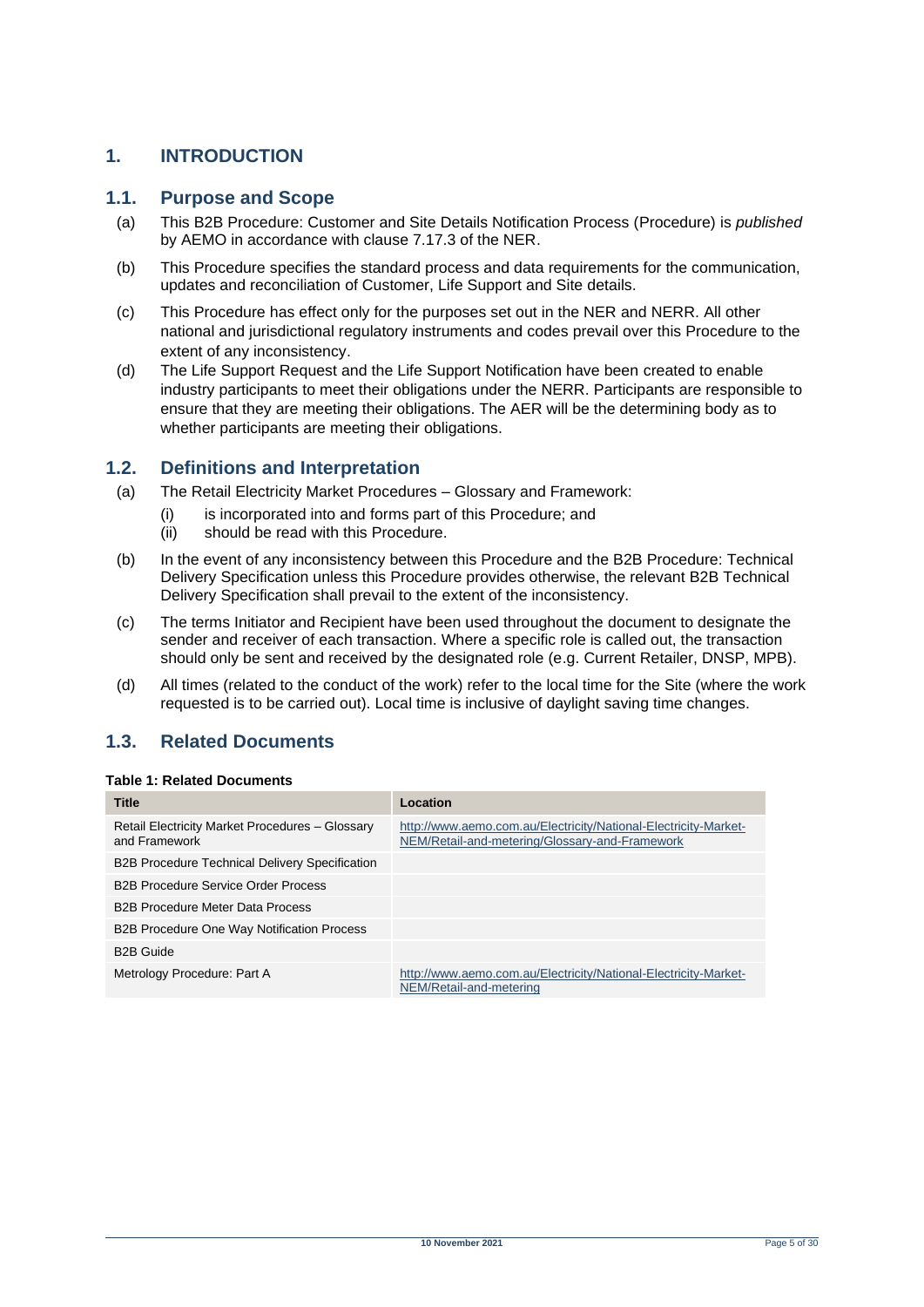### <span id="page-5-0"></span>**1.4. Guidance Notes**

- (a) This document contains Guidance Notes that provides the reader with a reference point where an obligation for services is provided for in the NEM.
- (b) A number of timing requirements that represent common industry practice have also been included. These timings are not associated with the communication of B2B transactions, do not have a head of power and are not enforceable.
- (c) Guidance Notes are indicated by the use of [Guidance Note #] at the commencement of the clause in this procedure and highlighted in grey.
- (d) The table below lists the document or documents for reference.

#### <span id="page-5-1"></span>**Table 2: Guidance Notes**

| Reference          | <b>Document Name</b>                                                                                                      |  |
|--------------------|---------------------------------------------------------------------------------------------------------------------------|--|
| [Guidance Note 1]  | This is an accepted or common industry practice that does not reference a specific legal or<br>jurisdictional requirement |  |
| [Guidance Note 2]  | National Energy Retail Rules (NERR)                                                                                       |  |
| [Guidance Note 3]  | Service Level Procedure Metering Data Provider Services                                                                   |  |
| [Guidance Note 4]  | National Electricity Rules (NER)                                                                                          |  |
| [Guidance Note 5]  | Essential Services Commission (ESC) Electricity Distribution Code (Victoria)                                              |  |
| [Guidance Note 6]  | Service Level Procedures: Metering Provider Services                                                                      |  |
| [Guidance Note 7]  | Victorian Electricity Distributors Service & Installation Rules                                                           |  |
| [Guidance Note 8]  | SA Power Networks Service & Installation Rules                                                                            |  |
| [Guidance Note 9]  | Electricity Distribution Network Code (Queensland)                                                                        |  |
| [Guidance Note 10] | Metrology Procedures - Part B                                                                                             |  |
| [Guidance Note 11] | Electricity Distribution Code (South Australia)                                                                           |  |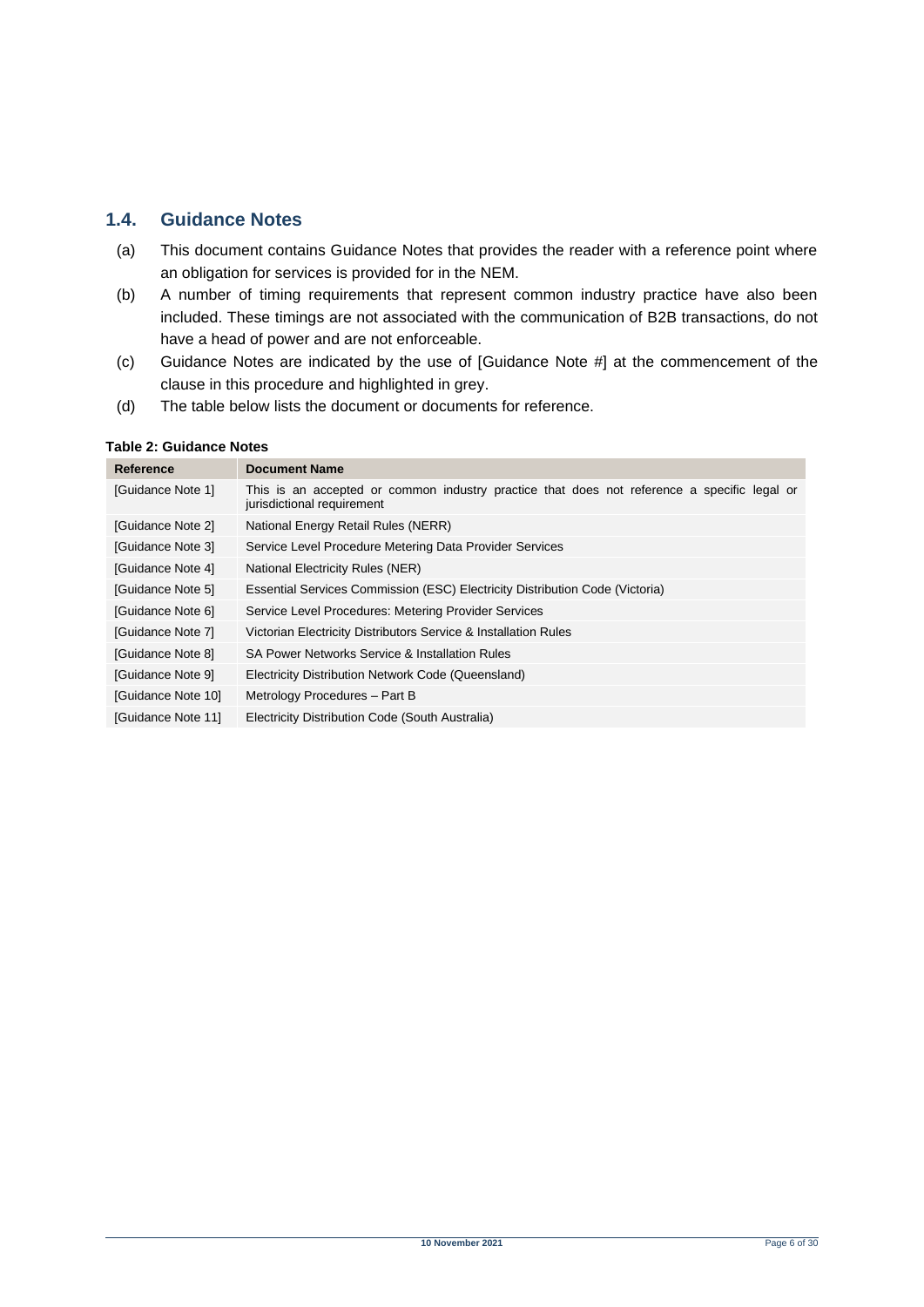# <span id="page-6-0"></span>**2. TRANSACTION LIST AND PROCESS**

### <span id="page-6-1"></span>**2.1. Transaction List**

- (a) Included in this procedure are the following transactions:
	- (i) CustomerDetailsNotification
	- (ii) CustomerDetailsRequest
	- (iii) SiteAccessNotification
	- (iv) SiteAccessRequest
	- (v) LifeSupportNotification
	- (vi) LifeSupportRequest

#### <span id="page-6-2"></span>**2.2. Process Diagrams**

- (a) Figures 1-4 show the processes for the provision and reconciliation of Customer, Life Support and Site Access data, including:
	- (i) Where the CustomerDetailsNotification is provided by the Recipient in response to an Initiator's CustomerDetailsRequest. On most occasions, the CustomerDetailsNotification will be provided without an associated CustomerDetailsRequest. In this case, the Initiator will provide the Recipient with the required CustomerDetailsNotification.
	- (ii) Where an Initiator sends a SiteAccessRequest and a Recipient sends a SiteAccessNotification.
	- (iii) Where an Initiator sends a LifeSupportRequest and a Recipient sends a LifeSupportNotification.
	- (iv) Reconciliation of Customer or Life Support Details.
- (b) The triangles at the bottom of Figures 1-4 indicate the timing points for the process.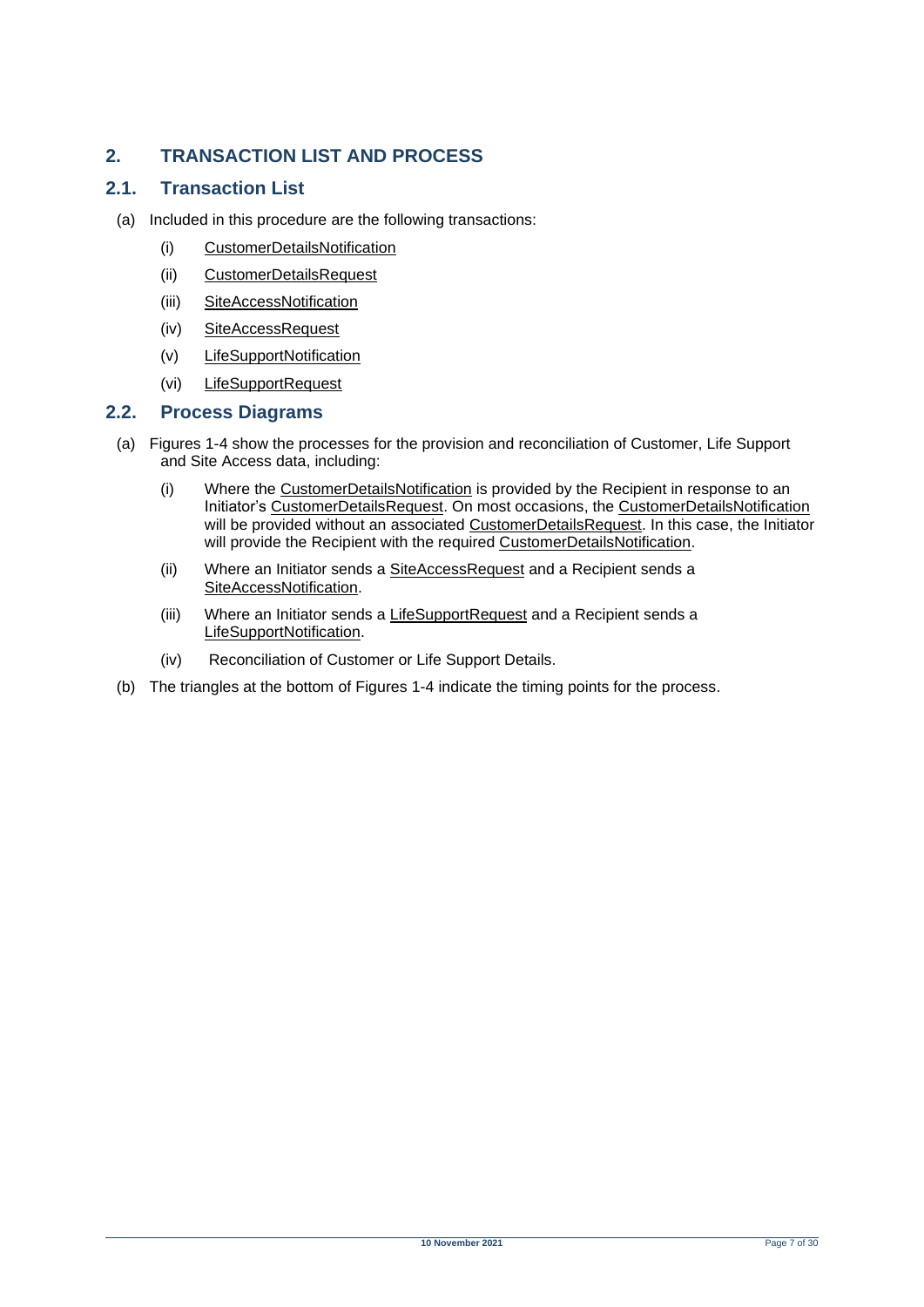#### **Figure 1: Notifications Process - Generic Notifications Process**

<span id="page-7-0"></span>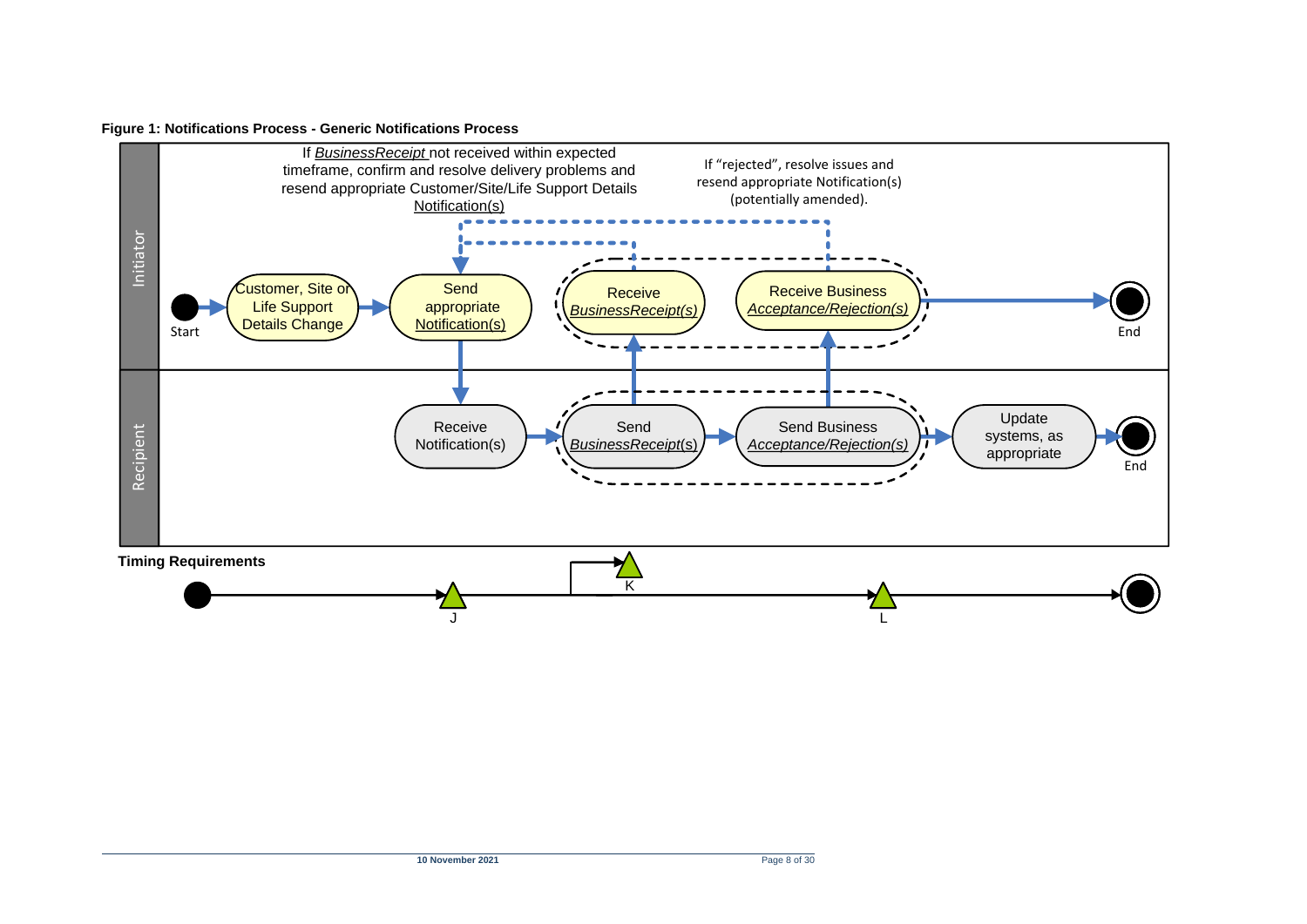

<span id="page-8-0"></span>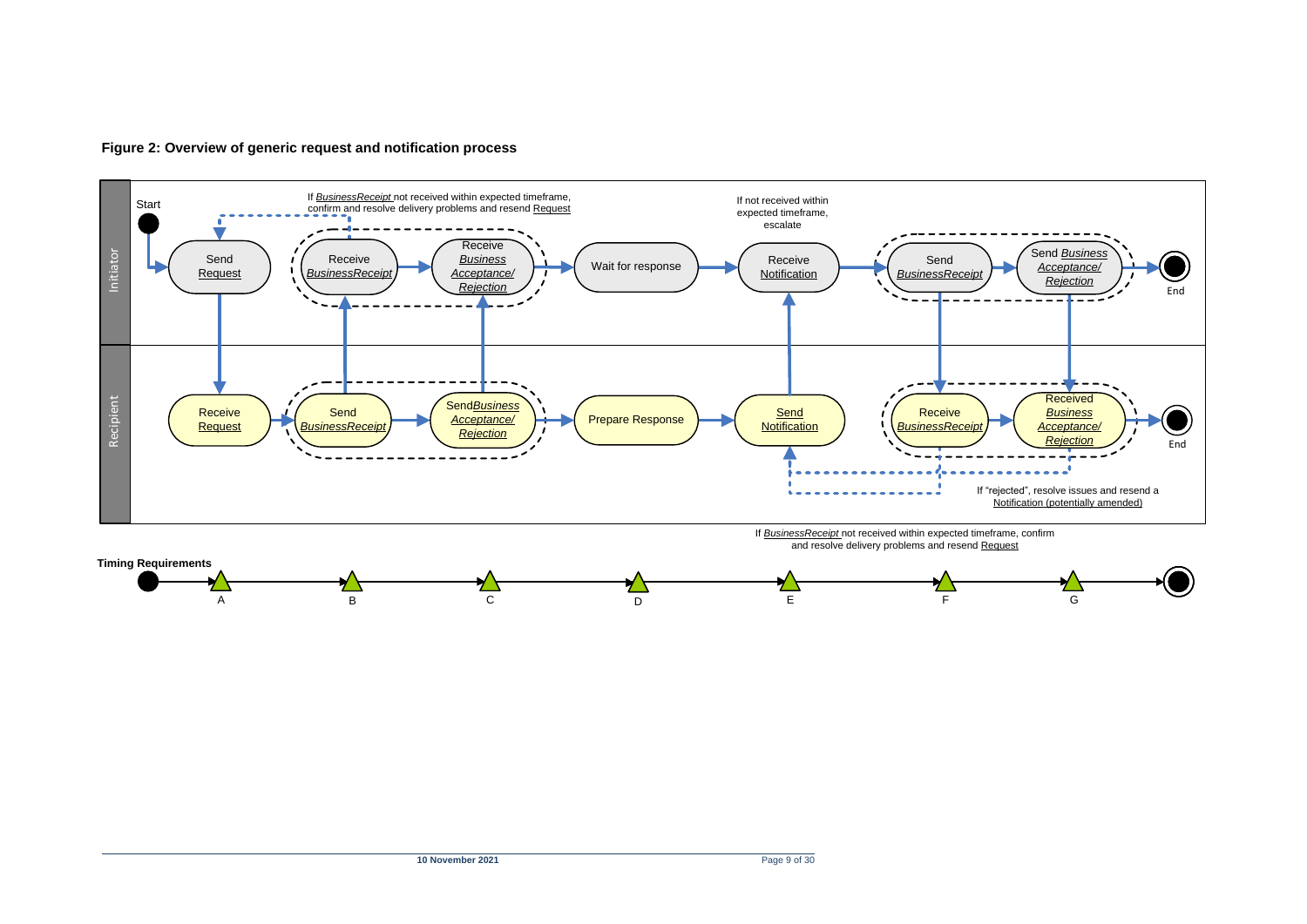<span id="page-9-0"></span>

**Figure 3: Overview of Customer Details Reconciliation Process**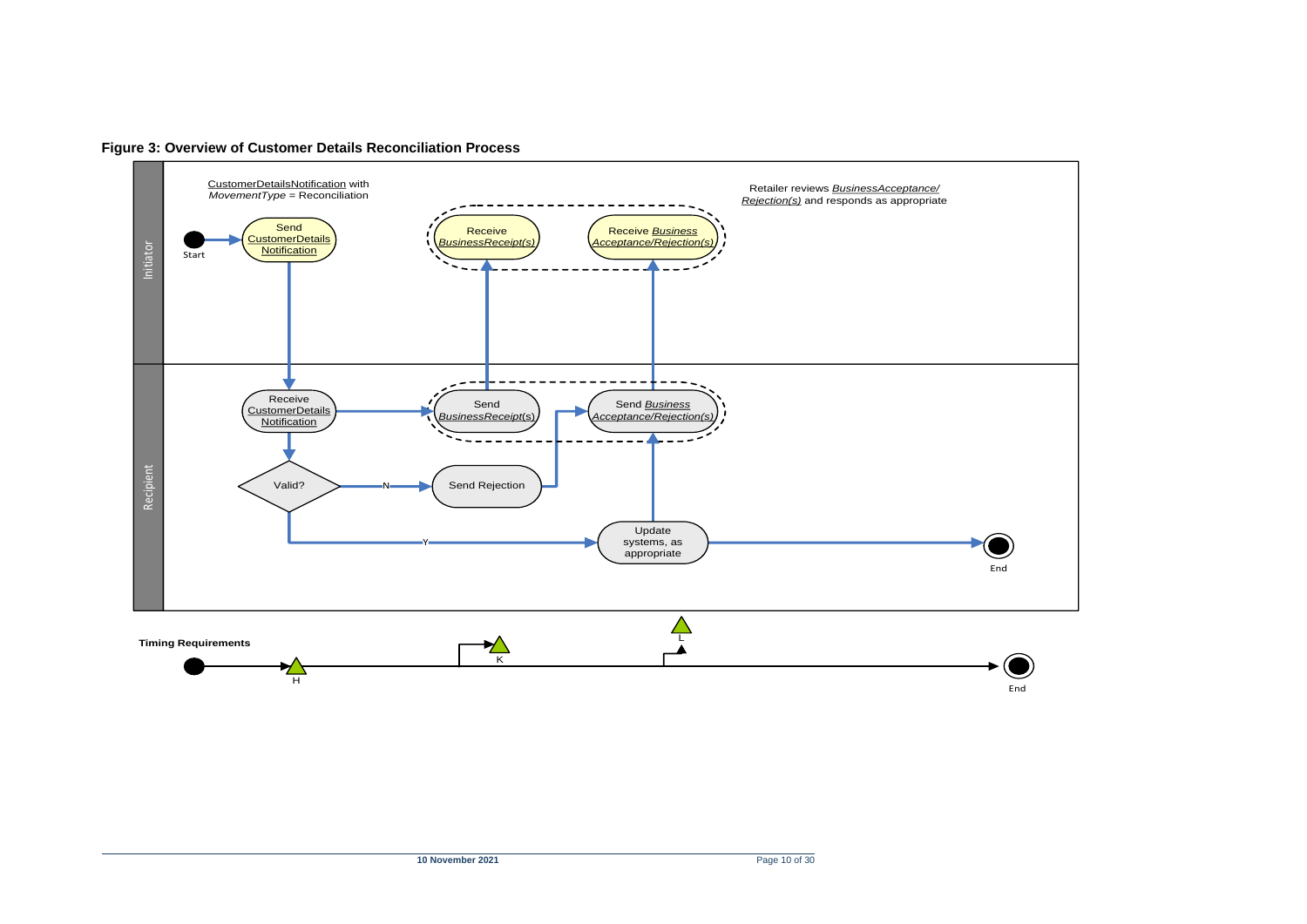<span id="page-10-0"></span>

**Figure 4: Overview of Life Support Reconciliation Process**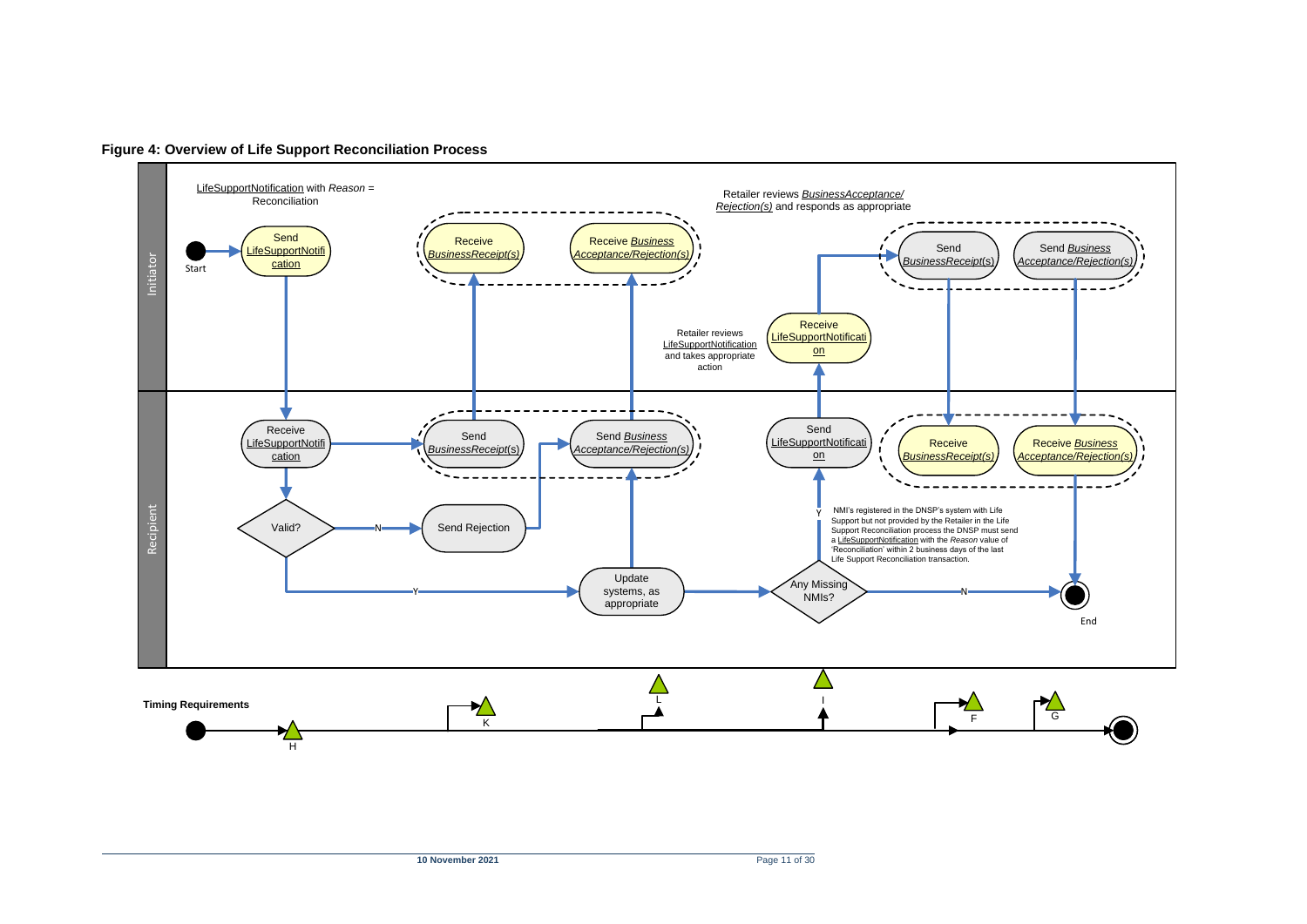### <span id="page-11-0"></span>**3. TIMING REQUIREMENTS**

#### <span id="page-11-1"></span>**3.1. Definition of Timing Points and Timing Periods**

- (a) The Timing Points are shown in Figures 1-4.
- (b) The Timing Requirements for the *BusinessReceipt* and the *BusinessAcceptance/Rejection* for all transaction notifications are the same.
- (c) The Timing Requirements for the *BusinessReceipt* and the *BusinessAcceptance/Rejection* for all transaction requests are the same.
- (d) The Timing Points are defined in [Table 3.](#page-11-2)
- (e) For additional Timing Requirements for the Life Support Reconciliation process, refer to section 4.7.

#### <span id="page-11-2"></span>**Table 3: Timing Point Definitions**

| <b>Timing Point</b> | <b>Definition</b>                                                                                                             |
|---------------------|-------------------------------------------------------------------------------------------------------------------------------|
| A                   | When an Initiator issues a Request to a Recipient.                                                                            |
| B                   | When an Initiator receives a <i>BusinessReceipt</i> for a Request from the Recipient.                                         |
| C                   | When an Initiator receives a <i>BusinessAcceptance/Rejection</i> for a Request from the Recipient.                            |
| D                   | When the Request has been actioned.                                                                                           |
| E                   | When the Recipient sends a Notification to the Initiator.                                                                     |
| F                   | When the Recipient receives a <b>BusinessReceipt</b> for a Notification from the Initiator.                                   |
| G                   | When the Recipient receives a BusinessAcceptance/Rejection for a Notification from the Initiator.                             |
| H                   | When the Initiator issues a Customer Details Reconciliation or Life Support Reconciliation to a Recipient.                    |
| T                   | When the Recipient issues a LifeSupportNotification to an Initiator about a Life Support Reconciliation<br>under section 4.7. |
| J                   | When the Initiator sends a Notification to the Recipient.                                                                     |
| K                   | When the Initiator receives a <i>BusinessReceipt</i> for a Notification from the Recipient.                                   |
| L                   | When the Initiator receives a BusinessAcceptance/Rejection for a Notification from the Recipient.                             |
|                     |                                                                                                                               |

(f) The Timing Periods are defined in Table 4:

#### <span id="page-11-3"></span>**Table 4: Timing Period Definitions**

| <b>Timing Period</b>                                | <b>Description of Timing Period</b>                                                                                                                                                                                         | <b>Usage</b>                                                                                                                                                                                                                                                                  |
|-----------------------------------------------------|-----------------------------------------------------------------------------------------------------------------------------------------------------------------------------------------------------------------------------|-------------------------------------------------------------------------------------------------------------------------------------------------------------------------------------------------------------------------------------------------------------------------------|
| <b>BusinessReceipts for</b><br>Requests             | From the sending of the<br>Request by the Initiator to the<br>receipt of the BusinessReceipt<br>for the Request from the<br>Recipient.<br>Commences at Timing Point A<br>and ends at Timing Point B.                        | Used by the Initiator to determine whether a Request<br>has been received and can be read.<br>If the Business Receipt has not been received before this<br>period expires, the Initiator may escalate the non-receipt,<br>resend the original request, or do both.            |
| <b>BusinessAcceptance/Rejection</b><br>for Requests | From the sending of the<br>Request by the Initiator to the<br>receipt of the<br><b>BusinessAcceptance/Rejection</b><br>for the Request from the<br>Recipient.<br>Commences at Timing Point A<br>and ends at Timing Point C. | Used by the Initiator to determine whether a Request<br>has been accepted (and will subsequently be actioned<br>by the Recipient).<br>If the BusinessAcceptance/Rejection has not been<br>received before this period expires, the Initiator may<br>escalate the non-receipt. |
| Providing a<br>CustomerDetailsNotification          | From receipt of the<br><b>CustomerDetailsRequest to</b><br>the sending of the<br>CustomerDetailsNotification by<br>the Recipient.<br>Commences at Timing Point A<br>and ends at Timing Point E.                             | If the CustomerDetailsNotification has not been received<br>before this period expires, the Initiator may escalate the<br>non-receipt.                                                                                                                                        |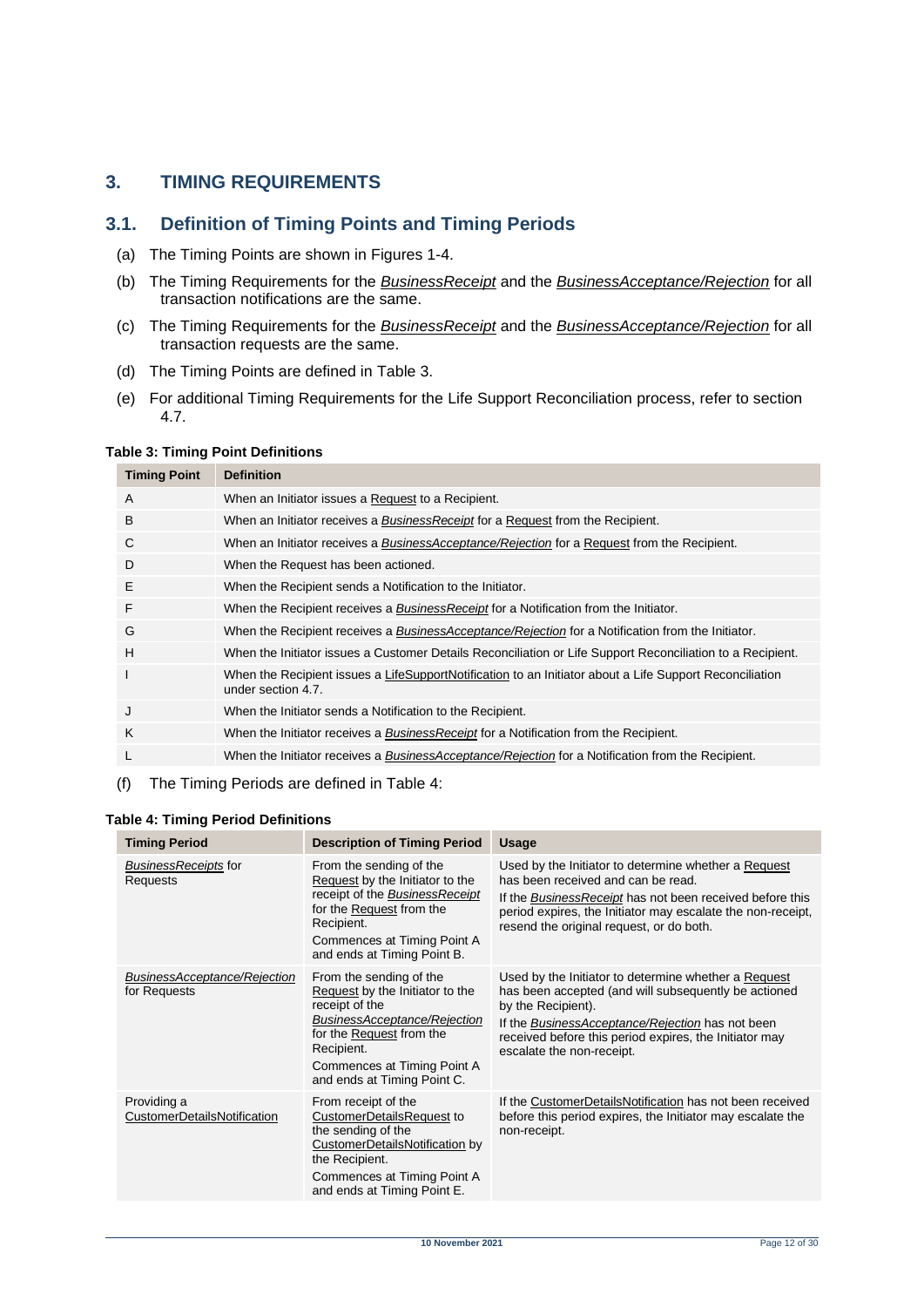| <b>Timing Period</b>                                                                                        | <b>Description of Timing Period</b>                                                                                                                                                                                           | <b>Usage</b>                                                                                                                                                                                                                                                                      |
|-------------------------------------------------------------------------------------------------------------|-------------------------------------------------------------------------------------------------------------------------------------------------------------------------------------------------------------------------------|-----------------------------------------------------------------------------------------------------------------------------------------------------------------------------------------------------------------------------------------------------------------------------------|
| Providing a                                                                                                 |                                                                                                                                                                                                                               |                                                                                                                                                                                                                                                                                   |
| SiteAccessNotification                                                                                      | From receipt of the<br>SiteAccessRequest to the<br>sending of the<br>SiteAccessNotification by the<br>Recipient.<br>Commences at Timing Point A<br>and ends at Timing Point E.                                                | If the SiteAccessNotification has not been received<br>before this period expires, the Initiator may escalate the<br>non-receipt.                                                                                                                                                 |
| Providing a<br>LifeSupportNotification                                                                      | From receipt of the<br>LifeSupportRequest to the<br>sending of the<br>LifeSupportNotification by the<br>Recipient.<br>Commences at Timing Point A<br>and ends at Timing Point E.                                              | If the LifeSupportNotification has not been received<br>before this period expires, the Initiator may escalate the<br>non-receipt.                                                                                                                                                |
| <b>BusinessReceipts for</b><br><b>Notifications</b>                                                         | From the sending of the<br>Notification by the Recipient to<br>the receipt of a<br>BusinessReceipt for the<br>Notification from the Initiator.<br>Commences at Timing Point E<br>and ends at Timing Point F.                  | Used by the Recipient to determine whether a<br>Notification has been received and can be read.<br>If the Business Receipt has not been received before this<br>period expires, the Recipient may escalate the non-<br>receipt, resend the original notification, or do both.     |
| BusinessAcceptance/Rejection<br>for Notifications                                                           | From the sending of the<br>Notification by the Recipient to<br>the receipt of a<br>BusinessAcceptance/Rejection<br>for the Notification from the<br>Initiator.<br>Commences at Timing Point E<br>and ends at Timing Point G.  | Used by the Recipient to determine whether the<br>response has been accepted by the Initiator and the<br>request can be closed.<br>If the <b>BusinessAcceptance/Rejection</b> has not been<br>received before this period expires, the Recipient may<br>escalate the non-receipt. |
| <b>BusinessReceipts for</b><br><b>Notifications</b>                                                         | From the sending of the<br>Notification by the Initiator to<br>the receipt of a<br>BusinessReceipt for the<br>Notification from the Recipient.<br>Commences at Timing Point J<br>and ends at Timing Point K.                  | Used by the Initiator to determine whether a Notification<br>has been received and can be read.<br>If the Business Receipt has not been received before this<br>period expires, the Initiator may escalate the non-receipt,<br>resend the original notification, or do both.      |
| BusinessAcceptance/Rejection<br>for Notifications                                                           | From the sending of the<br>Notification by the Initiator to<br>the receipt of a<br>BusinessAcceptance/Rejection<br>for the Notification from the<br>Recipient.<br>Commences at Timing Point J<br>and ends at Timing Point L.  | Used by the Initiator to determine whether the response<br>has been accepted by the Recipient and the request can<br>be closed.<br>If the <b>BusinessAcceptance/Rejection</b> has not been<br>received before this period expires, the Initiator may<br>escalate the non-receipt. |
| Providing a<br>LifeSupportNotification as part<br>of a Life Support<br>Reconciliation under section<br>4.7. | From the initiation of the Life<br>Support Reconciliation to<br>when the Recipient is<br>expected to raise any<br>LifeSupportNotifications to the<br>Initiator.<br>Commences at Timing Point H<br>and ends at Timing Point I. | Used by the Recipient to send a LifeSupportNotifications<br>for NMIs with Life Support but were not provided by the<br>Initiator in the Life Support Reconciliation.                                                                                                              |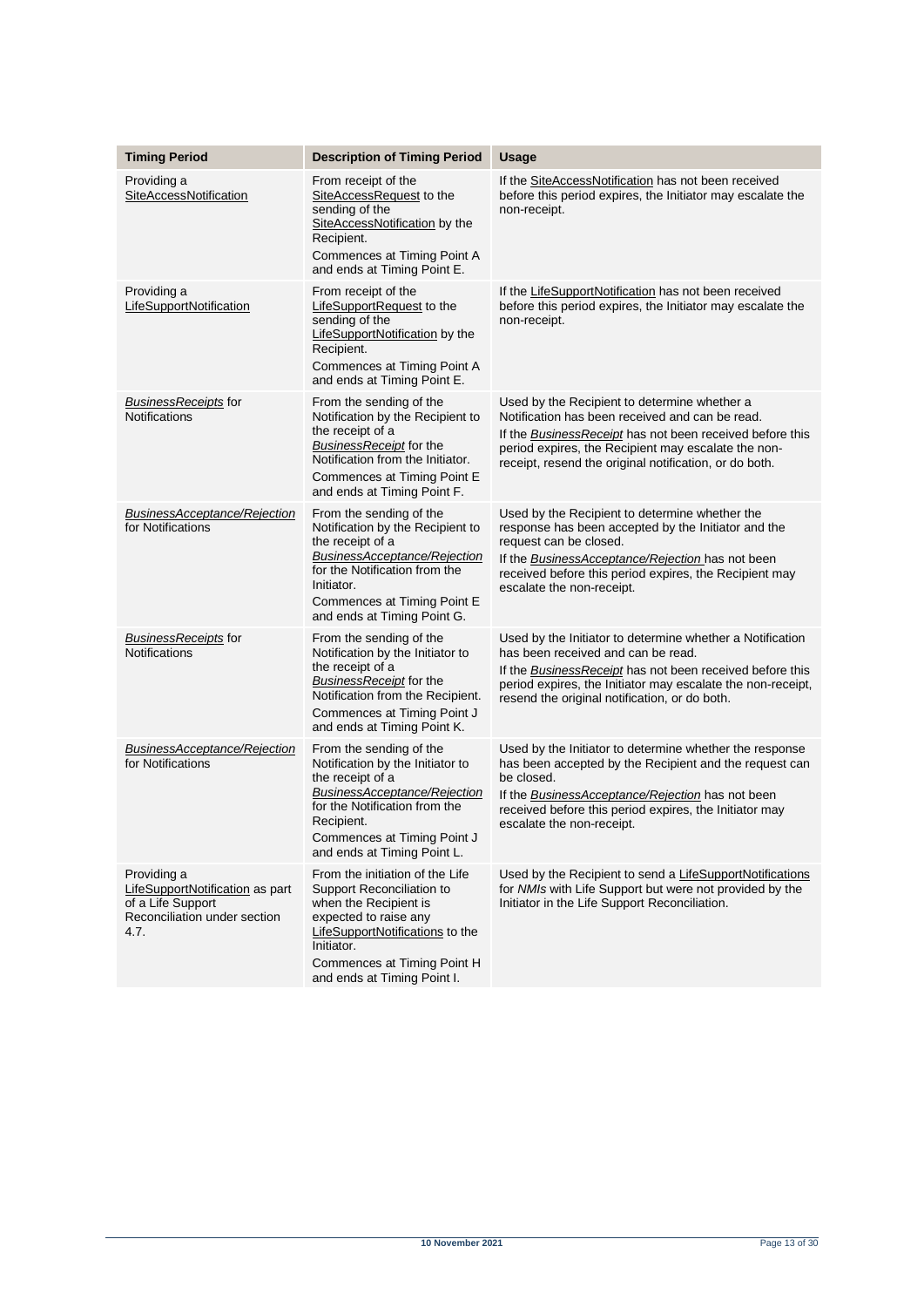### <span id="page-13-0"></span>**3.2. Other Timing Requirements**

- <span id="page-13-3"></span>(a) [Guidance Note 1] Timing requirements for the CustomerDetailsNotification, LifeSupportNotification and SiteAccessNotification can be agreed between the Initiator and the Recipient.
- (b) Timing requirement for *BusinessReceipts* is set out in the B2B Procedure Technical Delivery Specification.
- (c) Timing requirement for *BusinessAcceptance/Rejection* for Notifications is set out in the B2B Procedure Technical Delivery Specification.
- (d) [Guidance Note 2] Subject to clause [\(a\),](#page-13-3) the Retailer provides a CustomerDetailsNotification within two Business Days of receiving the CustomerDetailsRequest.
- (e) [Guidance Note 2] In the absence of a relevant request, the CustomerDetailsNotification and/or SiteAccessNotification must be provided within one business day of the relevant data being updated or changed.
- (f) [Guidance Note 1] A Current Retailer must send a CustomerDetailsNotification within five business days of the following events:
	- (i) following the completion of the CATS change of retailer process.
	- (ii) for a new connection, once the site has been energised.

Refer to Timing Requirement for Sending CustomerDetailsRequests.

- (g) [Guidance Note 1] In the absence of a CustomerDetailsNotification and following receipt of the completion of the CATS Change Retailer transaction, the Initiator may send a CustomerDetailsRequest for a *NMI* after the fifth business day.
- (h) [Guidance Note 1] In the absence of a CustomerDetailsNotification and following notification of an energised *NMI*, the Initiator may send a CustomerDetailsRequest after the fifth business day.

### <span id="page-13-1"></span>**4. BUSINESS RULES**

#### <span id="page-13-2"></span>**4.1. Common Business Rules for Notifications**

- (a) The Initiator must only send a single daily Notification of each type (where relevant) covering all changes made to the *NMI's* details that day, ensuring the most recent details are provided. This restriction does not apply to the LifeSupportNotification.
- (b) For the purposes of registration and deregistration or updating of life support details between Retailers and DNSP's, the parties must use the LifeSupportNotification and not the CustomerDetailsNotification.
- (c) Prior to sending a LifeSupportRequest, it is expected that the prospective Retailer has obtained consent from the customer.
- (d) The Initiator must provide all available information that they hold for each Notification transaction, not just information changes. Non-completion of non-Mandatory fields, is taken to mean that the Initiator does not have the absent information or cannot supply it under the Privacy Act.
- (e) It is within a Recipient's sole discretion as to whether they decide to update their records on the basis of the information provided by the Initiator.
- (f) A ServiceOrderRequest does not replace the need to send relevant Notifications. For example, a Re-energisation ServiceOrderRequest, which includes *Hazards*, does not replace the SiteAccessNotification that would provide the same information. The information in the ServiceOrderRequest is treated as pertinent to the work requested only, and the SiteAccessNotification is treated as the official, enduring update.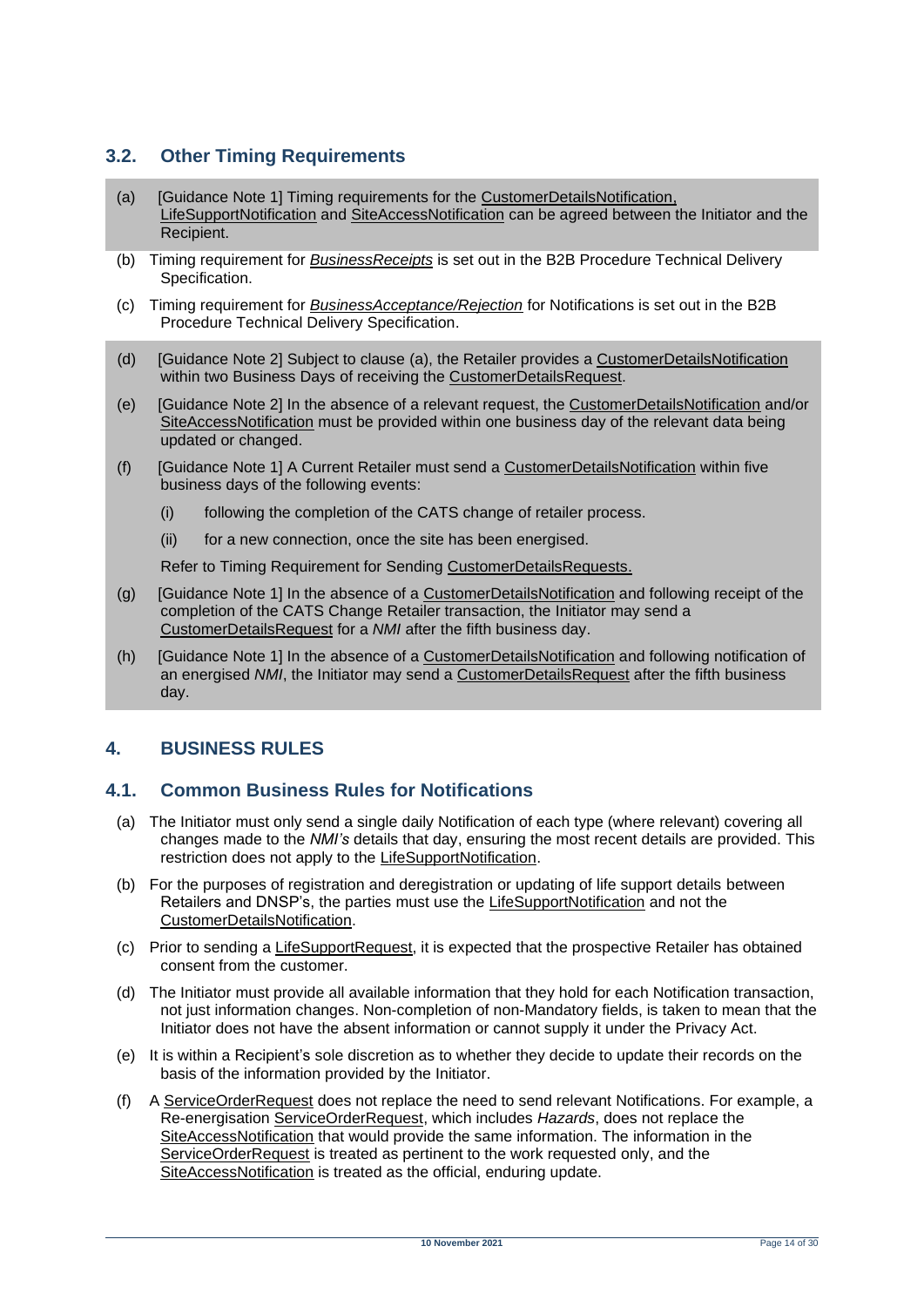- (g) The Initiator must only send updates where the Customer or Initiator initiated the Changes. The Initiator must not send updates based on information received from MSATS or other Participants. This prevents the cyclical transmission of information. The current Retailer may send a new or amended CustomerDetailsNotification in response to receiving the LifeSupportNotification from the DNSP.
- (h) The details provided in a CustomerDetailsNotification and SiteAccessNotification must be the current details as at the date and time that the Notification was generated. The *LastModifiedDateTime* may be historical in certain situations. For Life Support changes refer to section 4.5 and 4.6.
- (i) If the Recipient does not accept the information provided by the Initiator, they must send a *BusinessAcceptance/Rejection* with an appropriate *EventCode* and details of the Initiator's data being rejected.
- (j) [Guidance Note 1] The Initiator must investigate and provide an updated notification where necessary within 5 business days upon receiving a rejection of a notification transaction.

### <span id="page-14-0"></span>**4.2. Customer Details Request**

- (a) [Guidance Note 1] An Initiator sends a CustomerDetailsRequest when they reasonably believes that the information in the CustomerDetailsNotification has not been previously provided in a Notification transaction or that the information they hold is or may be incorrect.
- (b) [Guidance Note 2 and Guidance Note 4] Any authorised party entitled to the information can generate a CustomerDetailsRequest to the Current Retailer for the *NMI*.
- (c) An Initiator must only send a maximum of one CustomerDetailsRequest per *NMI* per day.
- (d) The Current Retailer must provide a CustomerDetailsNotification in response to a valid CustomerDetailsRequest from a DNSP or any other Initiator where agreed.
- (e) If parties wish to obtain mass updates of information, parties must reach agreement to use this transaction.

### <span id="page-14-1"></span>**4.3. Customer Details Notification**

#### **4.3.1. Initiating a Customer Details Notification**

- (a) The Initiator of the CustomerDetailsNotification will always be the Current Retailer.
- (b) [Guidance Note 2] The Current Retailer must confirm the specific contact for the management of outages and supply issues for each *NMI* and provide this information via the CustomerDetailsNotification.
- (c) [Guidance Note 2 and 5] The Current Retailer must send the relevant Notifications to the DNSP whenever they become aware of changes in customer information.
- (d) [Guidance Note 1] The Current Retailer must send the relevant Notifications to Recipient(s) as agreed whenever they become aware of changes in customer information.
- (e) [Guidance Note 2] Where the requirements for Life Support are no longer appropriate (for example an occupier no longer meets the requirements to be classified as a Life Support customer) a Retailer must send a CustomerDetailsNotification containing NMI, *LastModifiedDateTime*, a *MovementType* value of "Update" and *SensitiveLoad* value updated as per clause 4.3.2. This does not negate the requirement to send an updated LifeSupportNotification.
- (f) Current Retailers may send a CustomerDetailsNotification to other Recipients as agreed.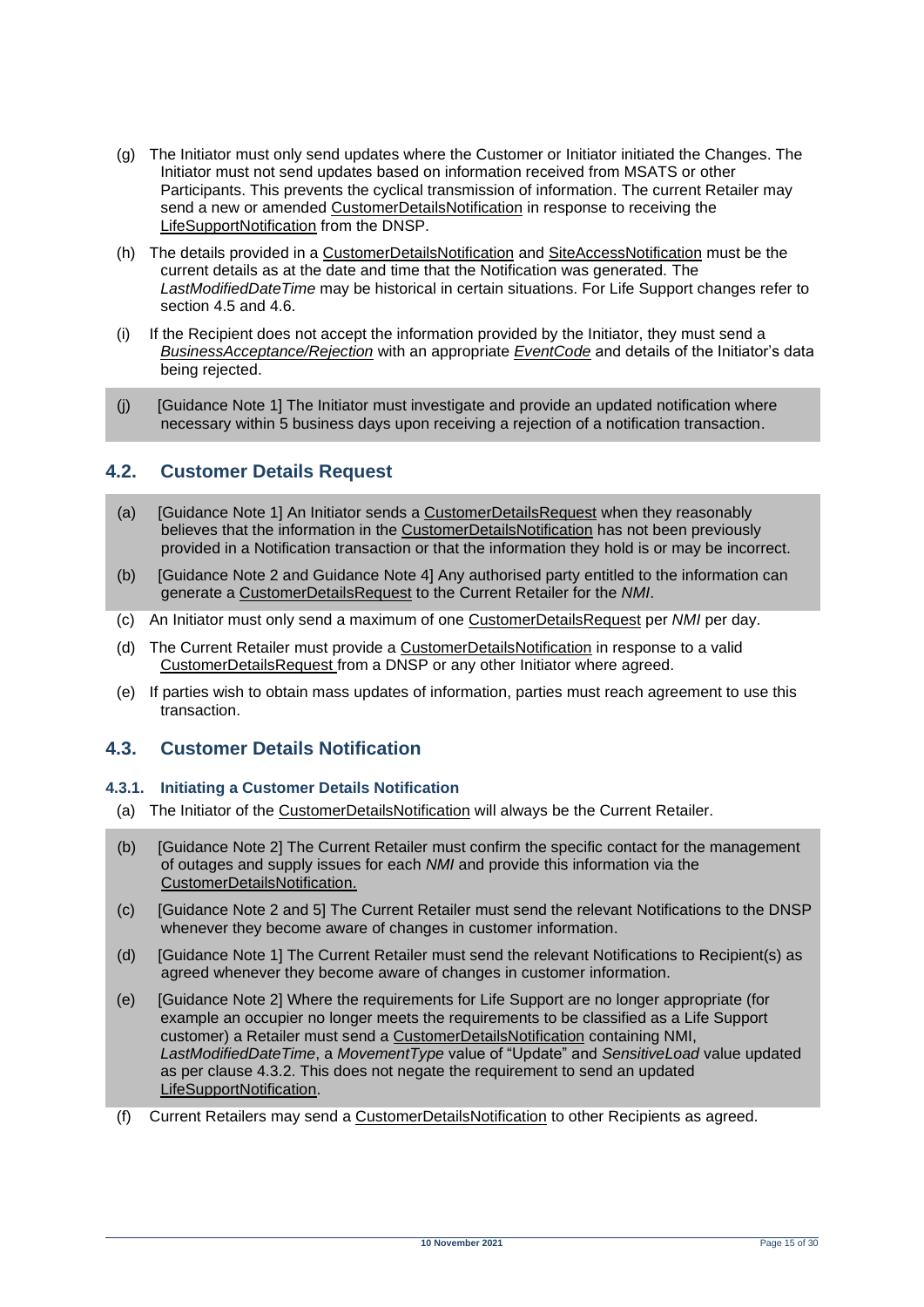#### **4.3.2. Sensitive Load Field**

- (a) Where life support is required at the premise the SensitiveLoad field must have a value of 'Life Support'. For the registration, update and deregistration of Life Support refer to Life Support Notification sections 4.1(b), 4.3.1(e), and 4.5.
- (b) Where the initiator reasonably believes there are economic, health or safety issues associated with loss of supply to the NMI, the SensitiveLoad field should have a value of 'Sensitive Load'.
- (c) If neither of the above conditions apply then the SensitiveLoad field should have a value of 'None'.

#### **4.3.3. Vacant Sites**

(a) [Guidance Note 2] If a Site is vacant, the Initiator must send a CustomerDetailsNotification containing *NMI, LastModifiedDateTime*, a *MovementType* value of 'Site Vacant' and *SensitiveLoad* of 'None' to the relevant Recipient who may update their records accordingly.

#### <span id="page-15-0"></span>**4.4. Customer Details Reconciliation**

- (a) Current Retailers can agree with any party to conduct regular reconciliations.
- (b) If parties agree to use the B2B Procedures for the purposes of Customer Details Reconciliation, the following applies:
	- i. The Customer Details Reconciliation must use the CustomerDetailsNotification with *MovementType* of 'Reconciliation'.
	- ii. The use of *BusinessAcceptance/Rejections* for the Customer Details Reconciliation will be a subset to that used for the CustomerDetailsNotification. The Recipient can only reject for reasons as specified in Table 12.
	- iii. A Customer Details Reconciliation transaction does not replace the requirement for the Notification of changes in customer information, as described in the CustomerDetailsNotification process.

#### <span id="page-15-1"></span>**4.5. Life Support Notification**

- (a) The initiator of the LifeSupportNotification can be a Current Retailer, prospective Retailer or a DNSP.
- (b) [Guidance Note 2] Where the DNSP or Retailer is informed by a customer that they require life support or there are changes to the life support information or requirement, they must advise the other party using the LifeSupportNotification with the information defined in Table 9.
- (c) [Guidance Note 2] Following a change of Retailer, where the DNSP is the registration process owner, the DNSP must send the Current Retailer a LifeSupportNotification.
- (d) [Guidance Note 2] The Retailer or DNSP must only send a LifeSupportNotification with a LifeSupportStatus of 'Deregistered' when they have successfully completed all pre-requisite Deregistration steps under the relevant Rule or Code. The date in the DateRequired field must only be a current or past date and not a future date.
- (e) [Guidance Note 1] In the absence of a relevant request, the LifeSupportNotification must be provided within one business day of the relevant data being updated or changed.

#### <span id="page-15-2"></span>**4.6. Life Support Request**

(a) [Guidance Note 2] Where a Retailer or DNSP requires a confirmation of a current life support status at a *NMI* they may send a LifeSupportRequest to the other party.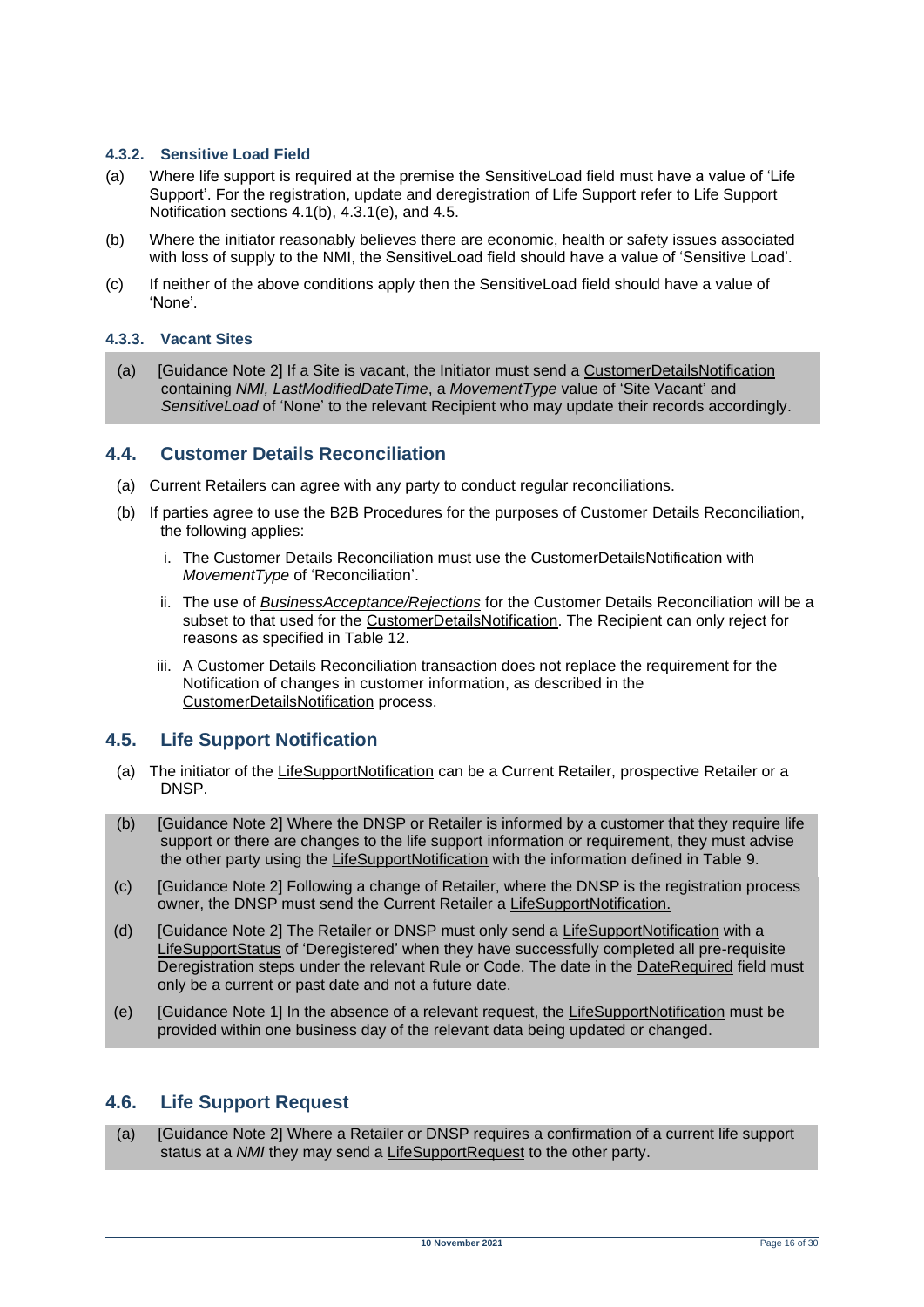- (b) [Guidance Note 2] The Recipient of a valid LifeSupportRequest must provide a LifeSupportNotification and use best endeavours to respond within 2 business days and no later than 5 business days.
- (c) If a LifeSupportNotification is not received within 5 business days the Initiator may contact the Recipient.
- (d) The party responding to a LifeSupportRequest does not need to be the registration process owner.
- (e) An initiator must only send a maximum of one LifeSupportRequest per *NMI* per day.
- (f) If parties wish to obtain mass updates of information, parties must reach an agreement to use this transaction.
- (g) The Recipient of a LifeSupportRequest must not treat this transaction as a notification that there is life support at the premises

#### <span id="page-16-0"></span>**4.7. Life Support Reconciliation**

- (a) Current Retailers can agree with any party to conduct regular reconciliations.
- (b) [Guidance Note 1] Current Retailers and DNSPs must conduct a reconciliation of Life Support Details for NMIs with Life Support customers at least quarterly.
- (c) Where agreed between Participants, the Life Support Reconciliation process may be conducted more frequently.
- (d) The Current Retailer and DNSP must agree to the timing of the Life Support Reconciliation process.
- (e) Subject to section 4.7(d), the Current Retailer (FRMP) must initiate the Life Support Reconciliation process by sending a LifeSupportNotification with Reason of 'Reconciliation' to the DNSP for NMIs where it:
	- (i) is the Current Retailer (FRMP); and
	- (ii) has either a current life support registration or a future life support registration.
- (f) The Retailer must not send a LifeSupportNotification with Reason of 'Reconciliation' to the DNSP for NMIs where they are not the Current Retailer (FRMP).
- (g) The use of *BusinessAcceptance/Rejections* for the Life Support Reconciliation process will be as detailed for All Notifications in Table 12. The DNSP can only reject for reasons as specified in Table 12.
- (h) For *NMI*s registered in the DNSP's system with Life Support but not provided by the Current Retailer in the Life Support Reconciliation process the DNSP must send a LifeSupportNotification with the *Reason* value of 'Reconciliation' within 2 business days of the last Life Support Reconciliation transaction being received.
- (i) If no LifeSupportNotifications with *Reason* value 'Reconciliation' have been received by the Current Retailer from the DNSP after 2 business days of sending the last Life Support Reconciliation transaction, the Life Support Reconciliation process is considered to have been completed.
- (j) A Life Support Reconciliation transaction does not replace the requirement for the Notification of changes in Life Support information, as described in the LifeSupportNotification process.

#### <span id="page-16-1"></span>**4.8. Site Access Request**

- (a) [Guidance Note 2 and Guidance Note 4] Any authorised party entitled to the information can generate a SiteAccessRequest to another related party for the *NMI*.
- (b) An Initiator must only send a maximum of one SiteAccessRequest per *NMI* per day.
- (c) The Recipient must provide a SiteAccessNotification in response to a valid SiteAccessRequest.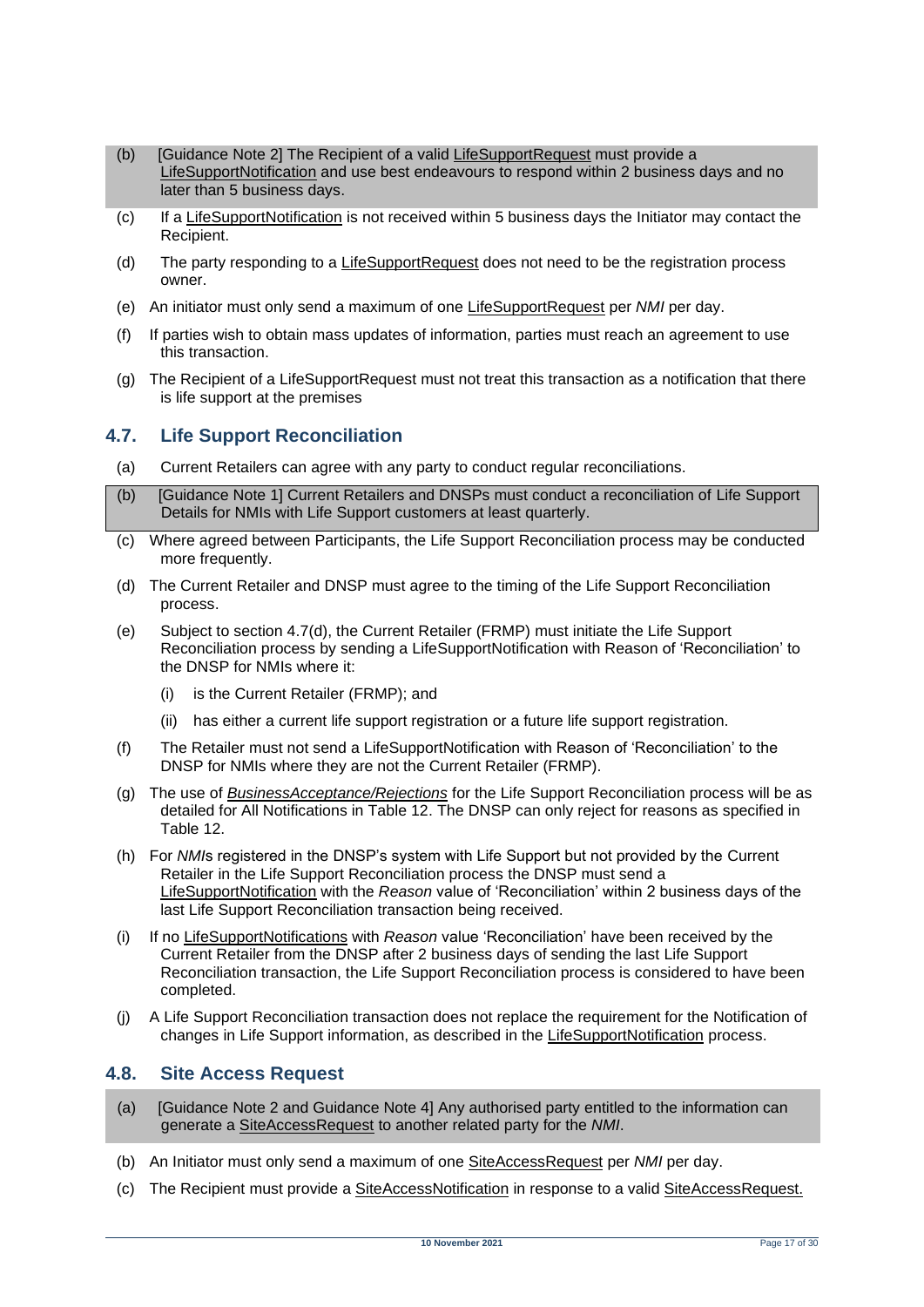(d) If parties wish to obtain mass updates of information, parties must reach agreement to use this transaction.

#### <span id="page-17-0"></span>**4.9. Site Access Notification**

- (a) [Guidance Note 2] The Current Retailer must send the SiteAccessNotification to the DNSP whenever they become aware of changes in Site Access information.
- (b) Parties that are not the Retailer should only send a SiteAccessNotification on receipt of a valid SiteAccessRequest.
- (c) The Recipient must not generate a new SiteAccessNotification when they update their systems as a result of an incoming SiteAccessNotification from another party.
- (d) The Recipient must provide a SiteAccessNotification in response to a valid SiteAccessRequest.
- (e) [Guidance Note 1] The Current Retailer must send a SiteAccessNotification to Recipient(s) other than the DNSP as agreed whenever they become aware of changes in Site Access information.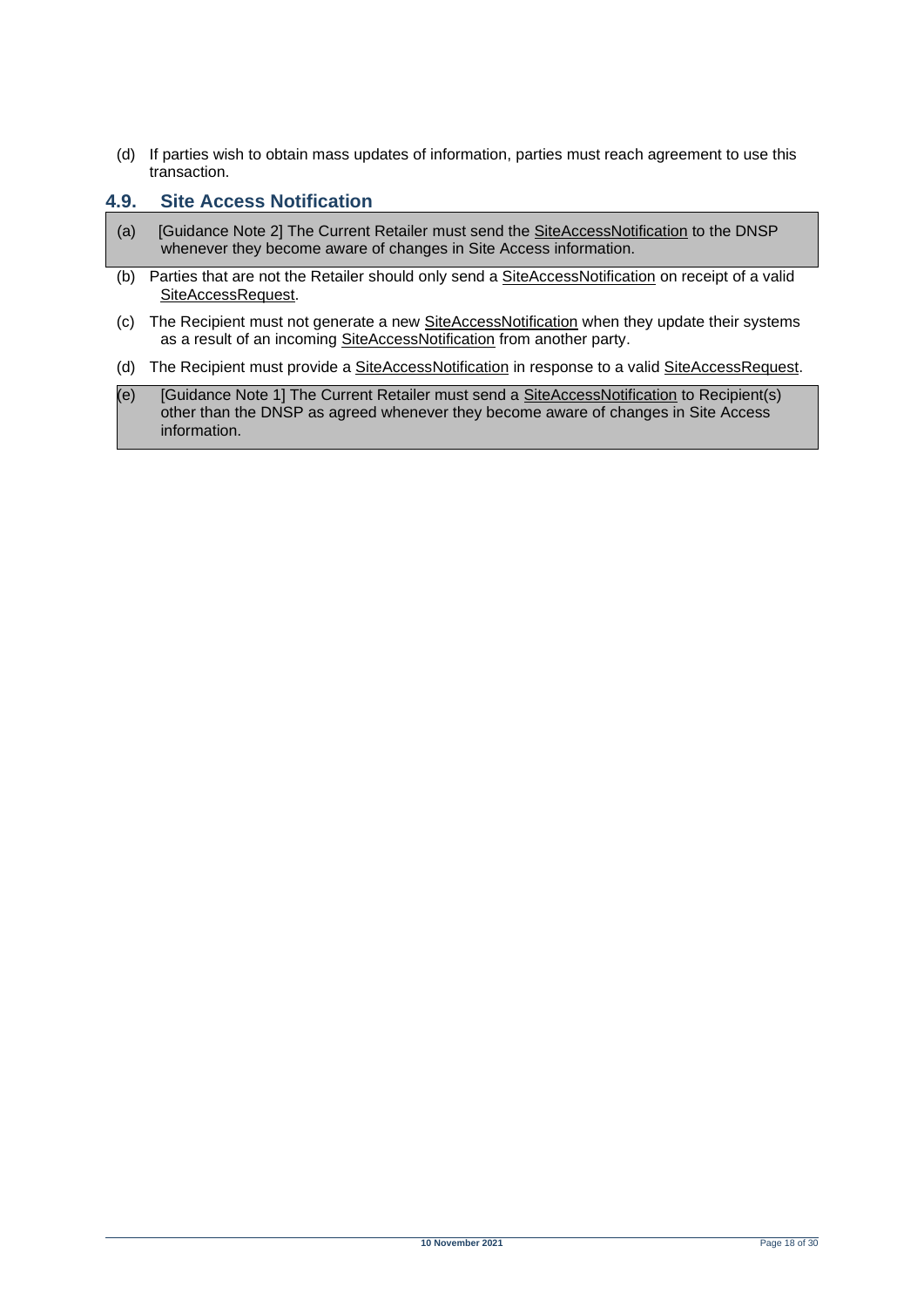### <span id="page-18-0"></span>**5. TRANSACTIONS**

#### **Key to Usage**

- $M =$  Mandatory (must be provided in all situations).<br>R = required (if this information is available or has d
- $R =$  required (if this information is available or has changed).<br>  $Q =$  Optional (may be provided).
- $O =$  Optional (may be provided).<br>  $N =$  Not relevant (not to be provided).
- Not relevant (not to be provided).

Participants must ensure that each B2B Transaction complies with the usage, definitional and format rules detailed in Tables 5-11:

### <span id="page-18-1"></span>**5.1. CustomerDetailsRequest Data**

#### <span id="page-18-2"></span>**Table 5: Data Requirements for CustomerDetailsRequest**

| <b>Field</b> | Format   | Use | <b>Definition/Comments</b> |
|--------------|----------|-----|----------------------------|
| <b>NMI</b>   | CHAR(10) | M   | NMI.                       |
| NMIChecksum  | CHAR(1)  | O   | NMI Checksum.              |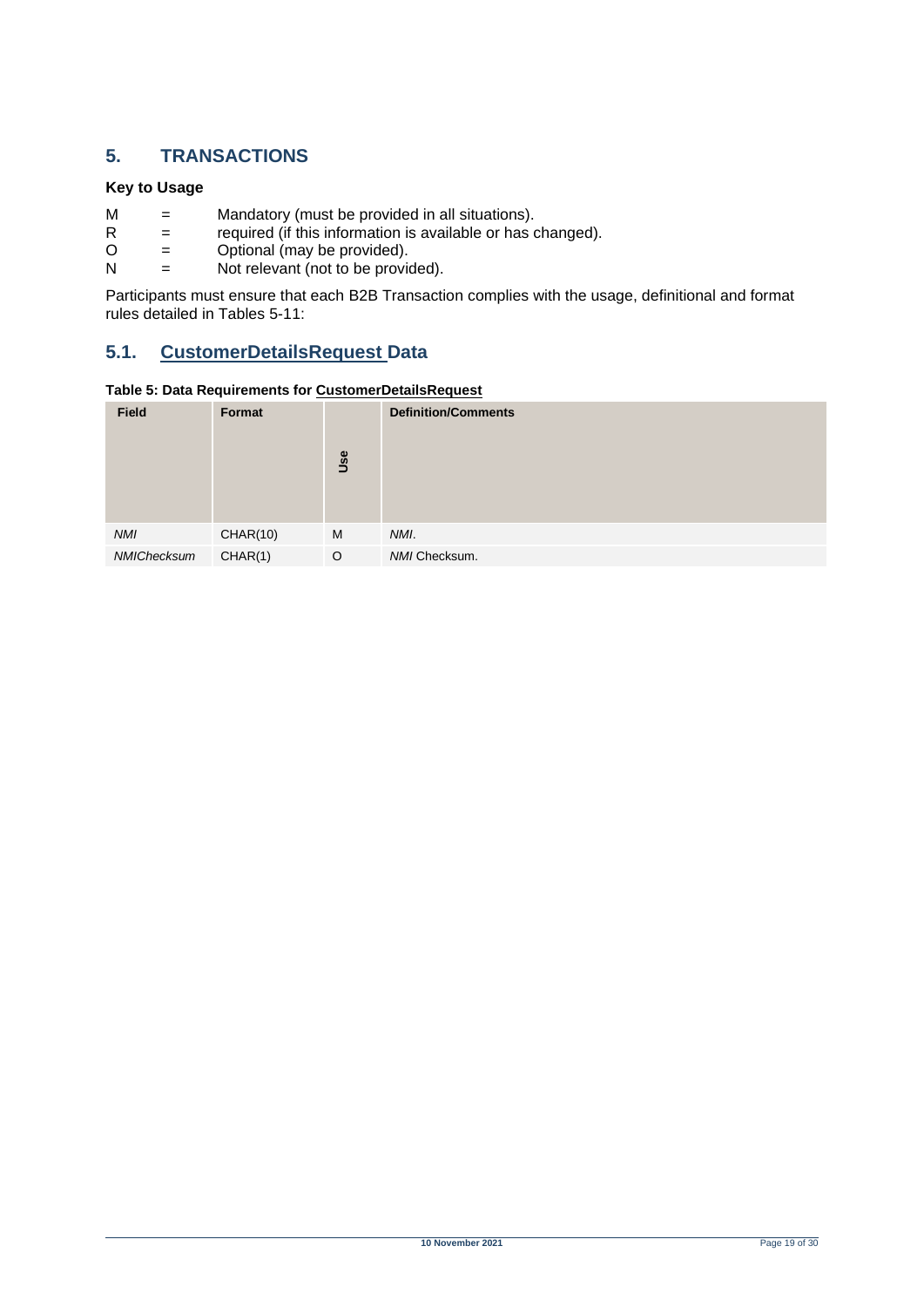| <b>Field</b>        | <b>Format</b> |     | <b>Definition/Comments</b>                                                                                                                                                                                                                                                                                                                                                                                                                                                                                                                                                                                                                                                                                                                                                                                                                                                                                                                                                                                                                                                                                                                                                                                                                                                                                                                                                                                                                                                                                                                                                                                                                                                                                                                                                                                                                                                                                                                                                                                                                                                                                                                                                                                                                                                                                                                                                                                                                                                                                                |
|---------------------|---------------|-----|---------------------------------------------------------------------------------------------------------------------------------------------------------------------------------------------------------------------------------------------------------------------------------------------------------------------------------------------------------------------------------------------------------------------------------------------------------------------------------------------------------------------------------------------------------------------------------------------------------------------------------------------------------------------------------------------------------------------------------------------------------------------------------------------------------------------------------------------------------------------------------------------------------------------------------------------------------------------------------------------------------------------------------------------------------------------------------------------------------------------------------------------------------------------------------------------------------------------------------------------------------------------------------------------------------------------------------------------------------------------------------------------------------------------------------------------------------------------------------------------------------------------------------------------------------------------------------------------------------------------------------------------------------------------------------------------------------------------------------------------------------------------------------------------------------------------------------------------------------------------------------------------------------------------------------------------------------------------------------------------------------------------------------------------------------------------------------------------------------------------------------------------------------------------------------------------------------------------------------------------------------------------------------------------------------------------------------------------------------------------------------------------------------------------------------------------------------------------------------------------------------------------------|
|                     |               | Use |                                                                                                                                                                                                                                                                                                                                                                                                                                                                                                                                                                                                                                                                                                                                                                                                                                                                                                                                                                                                                                                                                                                                                                                                                                                                                                                                                                                                                                                                                                                                                                                                                                                                                                                                                                                                                                                                                                                                                                                                                                                                                                                                                                                                                                                                                                                                                                                                                                                                                                                           |
| Reason              | VARCHAR(40)   | М   | Allowed values<br><b>Returned Mail</b><br><b>Missing Customer Details</b><br>$\bullet$<br>Confirm Life Support<br>$\bullet$<br>No response to rejected CDN<br>$\bullet$<br>Transfer Complete, no CDN Received<br>$\bullet$<br>New Connection, no CDN Received<br>$\bullet$<br>Data Quality Issue<br>$\bullet$<br>Other<br>$\bullet$<br>Rec – confirm no SensitiveLoad (Reconciliation only) (obsolete, no<br>$\bullet$<br>longer used for CDR)<br>Notes regarding the allowed values<br>"Returned Mail" means the DNSP/MC/MPB has received returned mail with<br>the current PostalAddress held by the DNSP/MC/MPB.<br>"Missing Customer Details" means the DNSP/ MC/MPB reasonably believes<br>the customer details have changed and the Retailer has not provided a<br>Notification of the Changes (e.g. move-in has occurred).<br>"Confirm Life Support" means the MC/MPB requires confirmation of whether<br>the Connection Point has a Life Support requirement or not. Only to be<br>used if agreed between parties. Life support should be confirmed<br>between a Retailer and DNSP using the LifeSupportRequest process in<br>4.6.<br>"No response to rejected CDN" means that a DNSP/ MC/MPB has rejected a<br>previous CDN where it was reasonably expected the Retailer would<br>send through a new CDN with updated/corrected information, which has<br>not yet been received.<br>"Transfer Complete, no CDN Received" means a transfer has completed for<br>the NMI and the DNSP/MC/MPB believes a CDN has not yet been<br>received within the allowed timeframe.<br>"New Connection, no CDN Received" means a new connection has<br>completed for the NMI and the DNSP/ MC/MPB believes a CDN has not<br>yet been received within the allowed timeframe. The DNSP/MC/MPB<br>must provide which specific data they are querying in the SpecialNotes<br>field.<br>"Data Quality Issue" means that although the data may be technically correct,<br>it may not be fit for purpose (e.g. phone number is 99999999). The<br>DNSP/MC/MPB must provide which specific data they are querying in<br>the SpecialNotes field.<br>"Other" must only be used for scenarios not covered by the specified allowed<br>values. The DNSP/ MC/MPB must provide the details of the reason in<br>the SpecialNotes field.<br>"Rec - confirm no SensitiveLoad" means the DNSP/ has a NMI is flagged for<br>Life Support, but it was not included in the<br>CustomerDetailsReconciliation transaction(s) provided by the Retailer. |
| <b>SpecialNotes</b> | VARCHAR(240)  | O/M | Any additional information the Recipient wishes to convey to the Initiator.<br>Mandatory if Reason is "Other" or "Data Quality Issue".                                                                                                                                                                                                                                                                                                                                                                                                                                                                                                                                                                                                                                                                                                                                                                                                                                                                                                                                                                                                                                                                                                                                                                                                                                                                                                                                                                                                                                                                                                                                                                                                                                                                                                                                                                                                                                                                                                                                                                                                                                                                                                                                                                                                                                                                                                                                                                                    |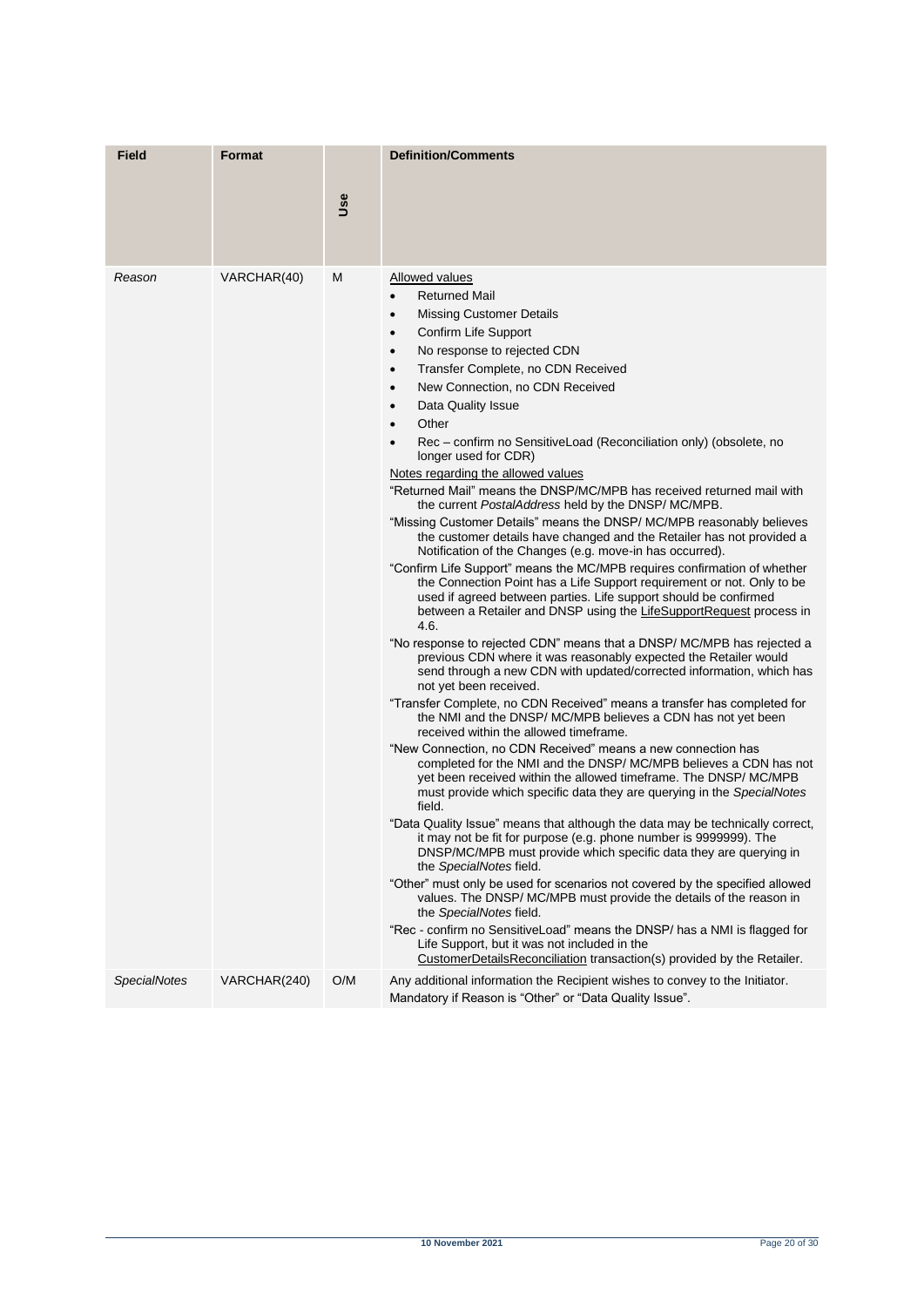# <span id="page-20-0"></span>**5.2. CustomerDetailsNotification Data**

### <span id="page-20-1"></span>**Table 6: Data Requirements for CustomerDetailsNotification**

| Field                          | <b>Format</b>       |     | <b>Definition/Comments</b>                                                                                                                                                                  |
|--------------------------------|---------------------|-----|---------------------------------------------------------------------------------------------------------------------------------------------------------------------------------------------|
|                                |                     | Use |                                                                                                                                                                                             |
| <b>NMI</b>                     | <b>CHAR(10)</b>     | M   | NMI.                                                                                                                                                                                        |
| NMIChecksum                    | CHAR(1)             | O   | NMI Checksum.                                                                                                                                                                               |
| <b>CustomerName</b>            | PERSONNAME          | M/N | Mandatory if BusinessName is blank.                                                                                                                                                         |
|                                |                     |     | Must be the name of the person who is the contact for the<br>management of outages and supply issues for each connection point.<br>Refer to B2B Procedure: Technical Delivery Specification |
|                                |                     |     | Not required where the Site is vacant.                                                                                                                                                      |
| BusinessName                   | <b>BUSINESSNAME</b> | M/N | Mandatory where the CustomerName is blank.                                                                                                                                                  |
|                                |                     |     | Refer to B2B Procedure: Technical Delivery Specification                                                                                                                                    |
|                                |                     |     | Not required where the Site is vacant.                                                                                                                                                      |
| <b>BusinessContactName</b>     | <b>PERSONNAME</b>   | R   | Must be the name of the person who is the contact for the<br>management of outages and supply issues for each connection point.<br>Only one BusinessContactName can be supplied.            |
|                                |                     |     | Refer to B2B Procedure: Technical Delivery Specification                                                                                                                                    |
|                                |                     |     | Not required where the Site is vacant.                                                                                                                                                      |
| PostalAddress                  | <b>ADDRESS</b>      | M/N | Must be the Customer's postal address for outage notifications.                                                                                                                             |
|                                |                     |     | Refer to B2B Procedure: Technical Delivery Specification                                                                                                                                    |
|                                |                     |     | Not required where the Site is vacant.                                                                                                                                                      |
| <b>DeliveryPointIdentifier</b> | NUMERIC (8)         | R   | The DPID for the PostalAddress as per Australian Standard AS4590.                                                                                                                           |
|                                |                     |     | Not Required where the Site is vacant.                                                                                                                                                      |
| PhoneNumber1                   | <b>TELEPHONE</b>    | R.  | Must be the phone number of the person who is the contact for the<br>management of outages and supply issues for each connection point.                                                     |
|                                |                     |     | Where the Initiator has obtained a telephone number for the purpose<br>of contacting the Customer for supply issues, the number is to be<br>provided in the CustomerDetailsNotification.    |
|                                |                     |     | Refer to B2B Procedure: Technical Delivery Specification                                                                                                                                    |
|                                |                     |     | Not required where the Site is vacant.                                                                                                                                                      |
| PhoneNumber2                   | <b>TELEPHONE</b>    | R   | Must be the phone number of the person who is the contact for the<br>management of outages and supply issues for each connection point.                                                     |
|                                |                     |     | Where the Initiator has obtained a telephone number for the purpose<br>of contacting the Customer for supply issues, the number is to be<br>provided in the CustomerDetailsNotification.    |
|                                |                     |     | Refer to B2B Procedure: Technical Delivery Specification                                                                                                                                    |
|                                |                     |     | Not required where the Site is vacant.                                                                                                                                                      |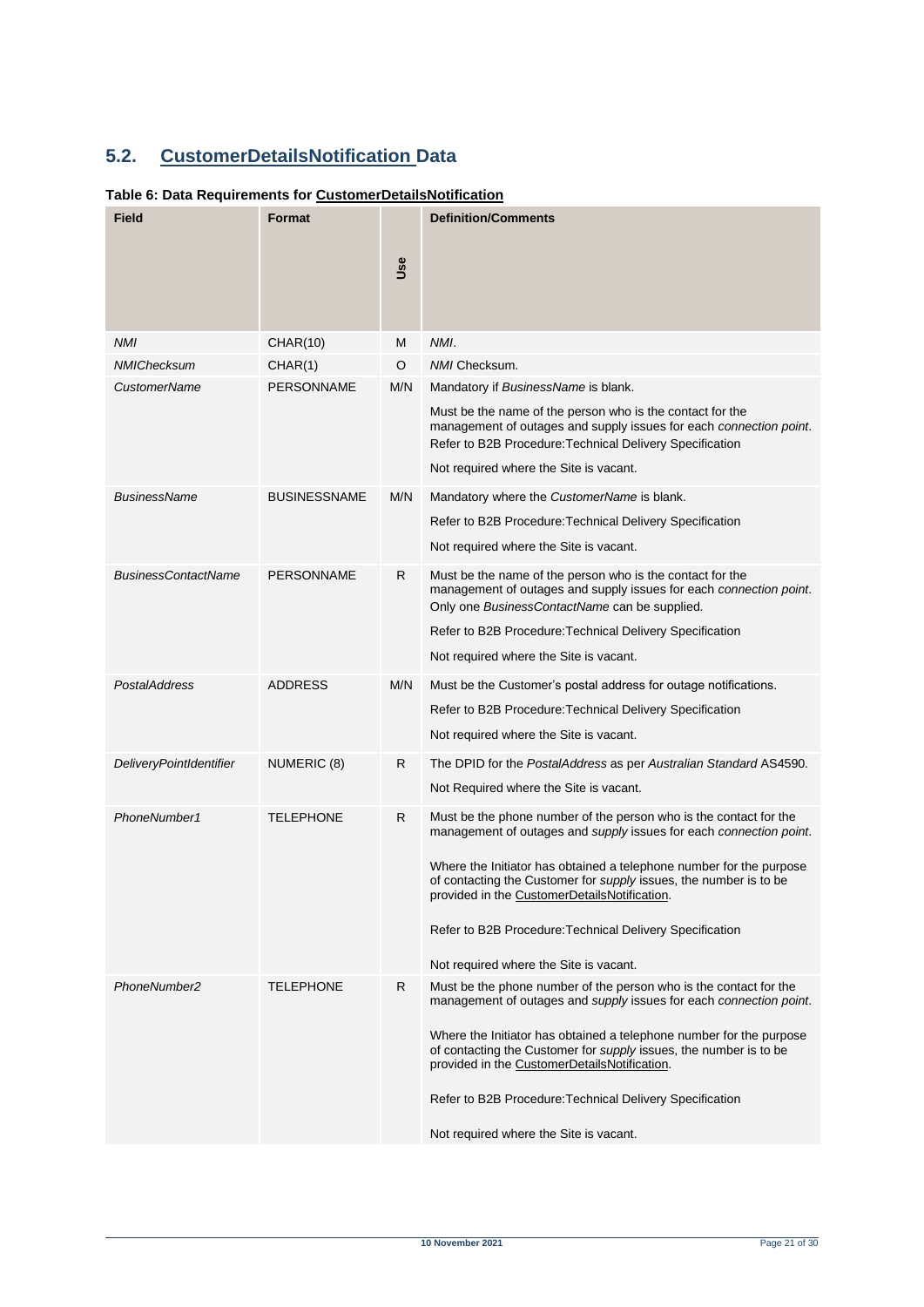| Field                | <b>Format</b>   | <b>Use</b> | <b>Definition/Comments</b>                                                                                                                                                                                                                                                                                                                                                                                                                                                                                                                                                                                                                                                                                                                                                                                                                                                              |
|----------------------|-----------------|------------|-----------------------------------------------------------------------------------------------------------------------------------------------------------------------------------------------------------------------------------------------------------------------------------------------------------------------------------------------------------------------------------------------------------------------------------------------------------------------------------------------------------------------------------------------------------------------------------------------------------------------------------------------------------------------------------------------------------------------------------------------------------------------------------------------------------------------------------------------------------------------------------------|
| EmailAddress         | VARCHAR(100)    | R/N        | Must be the email address of the person who is the contact for the<br>management of outages and supply issues for each connection point.<br>Where the Initiator has obtained an email address for the purposes of<br>contacting the Customer for supply issues, the email address is to be<br>provided in the CustomerDetailsNotification.<br>Not required where the Site is vacant.                                                                                                                                                                                                                                                                                                                                                                                                                                                                                                    |
| SensitiveLoad        | VARCHAR(20)     | M          | This field indicates whether or not there are economic, health or<br>safety issues with loss of <i>supply</i> of the <i>connection point</i> .<br><b>Allowed Values</b><br>Life Support<br>$\bullet$<br>Sensitive Load<br>$\bullet$<br>None<br>The value 'Life Support' applies to the customer at the Connection<br>Point, where a customer relies on the life support equipment. The<br>LifeSupportNotification is to be used for registration/update and<br>deregistration of life support.<br>The value 'Sensitive Load' is used to indicate that the Initiator<br>reasonably believes there are economic, health or safety issues with<br>loss of supply to the Connection Point, other than Life Support.<br>Where Life Support and Sensitive Load both apply to a Connection<br>Point, the Life Support value must be provided.<br>'None' also applicable if the Site is vacant. |
| MovementType         | VARCHAR(14)     | M          | Allowed CustomerDetailsNotification Codes<br>Site Vacant<br>Update<br><b>Allowed Customer Details Reconciliation Code</b><br>Reconciliation                                                                                                                                                                                                                                                                                                                                                                                                                                                                                                                                                                                                                                                                                                                                             |
| LastModifiedDateTime | <b>DATETIME</b> | Μ          | Date and time that the record was updated in the Initiator's system.                                                                                                                                                                                                                                                                                                                                                                                                                                                                                                                                                                                                                                                                                                                                                                                                                    |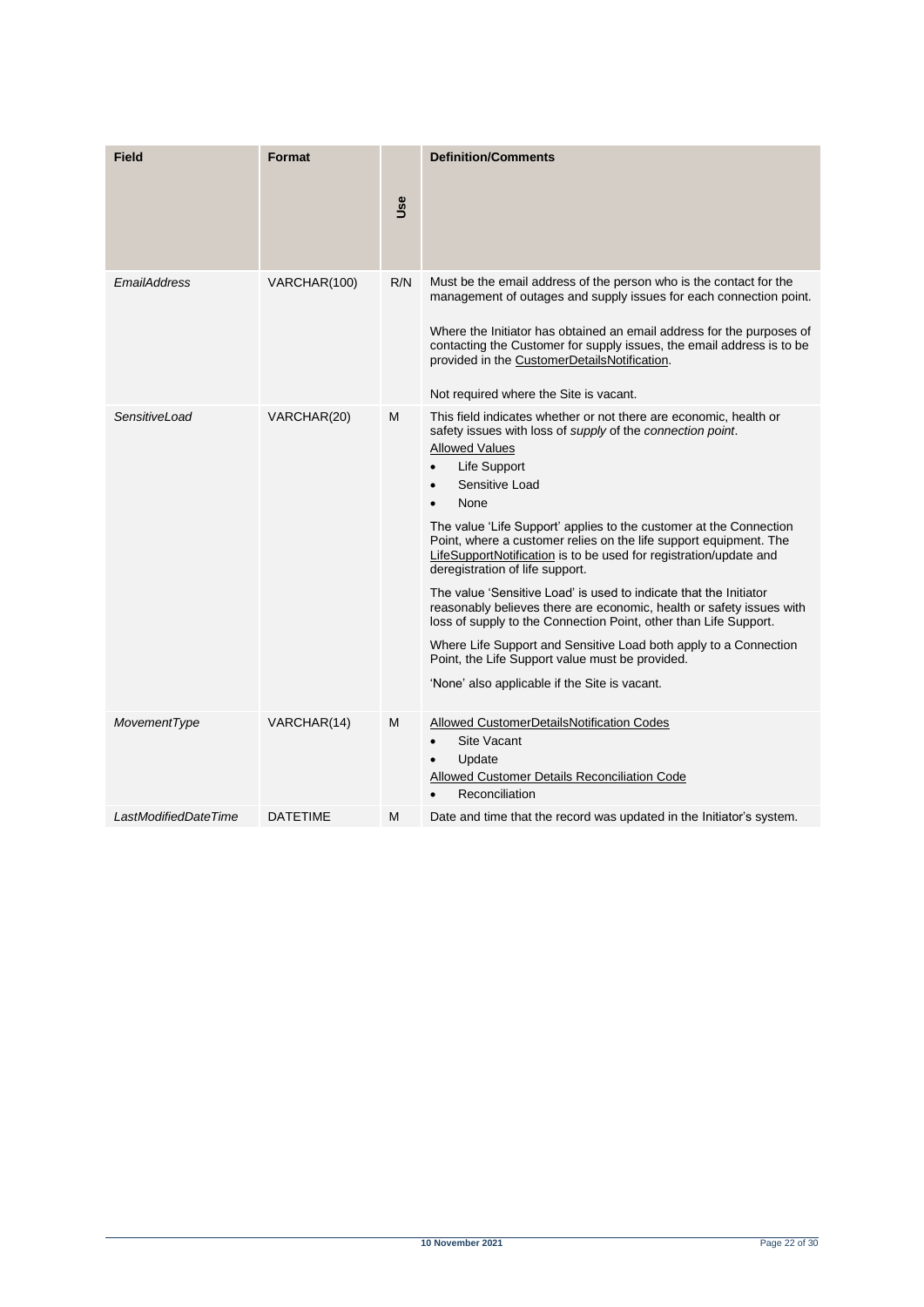# <span id="page-22-0"></span>**5.3. SiteAccessRequest Data**

<span id="page-22-2"></span>

| Table 7: Data Requirements for SiteAccessRequest |  |
|--------------------------------------------------|--|
|--------------------------------------------------|--|

| <b>Field</b>        | Format       | Use | <b>Definition/Comments</b>                                                                                                                                                                                                                                                                                                                                                                                               |
|---------------------|--------------|-----|--------------------------------------------------------------------------------------------------------------------------------------------------------------------------------------------------------------------------------------------------------------------------------------------------------------------------------------------------------------------------------------------------------------------------|
| <b>NMI</b>          | CHAR(10)     | M   | <b>NMI</b>                                                                                                                                                                                                                                                                                                                                                                                                               |
| NMIChecksum         | CHAR(1)      | O   | <b>NMI Checksum</b>                                                                                                                                                                                                                                                                                                                                                                                                      |
| Reason              | VARCHAR(40)  | M   | The Initiator should provide a Reason for the request in this field, Allowed<br>Values:<br>New Retailer for site<br>$\overline{\phantom{0}}$<br>Records old and need to be updated<br>$\overline{\phantom{0}}$<br>No Access details on file for NMI<br>$\overline{\phantom{0}}$<br>No Hazard Details on file for NMI<br>$\overline{\phantom{0}}$<br><b>Site Visit Required</b><br>-<br>Other<br>$\overline{\phantom{0}}$ |
| <b>SpecialNotes</b> | VARCHAR(240) | O/M | Any additional information the Initiator wishes to convey to the Recipient.<br>Mandatory if Reason is "Other".                                                                                                                                                                                                                                                                                                           |

# <span id="page-22-1"></span>**5.4. SiteAccessNotification Data**

<span id="page-22-3"></span>

|  | Table 8: Data Requirements for SiteAccessNotification |
|--|-------------------------------------------------------|
|  |                                                       |

| <b>Field</b>       | <b>Format</b> | Use     | <b>Definition/Comments</b>                                                                                                                                                                                                                                                                                                                                                                                                     |
|--------------------|---------------|---------|--------------------------------------------------------------------------------------------------------------------------------------------------------------------------------------------------------------------------------------------------------------------------------------------------------------------------------------------------------------------------------------------------------------------------------|
| <b>NMI</b>         | CHAR(10)      | M       | <b>NMI</b>                                                                                                                                                                                                                                                                                                                                                                                                                     |
| <b>NMIChecksum</b> | CHAR(1)       | $\circ$ | <b>NMI Checksum</b>                                                                                                                                                                                                                                                                                                                                                                                                            |
| AccessDetails      | VARCHAR(160)  | M       | If the Customer has supplied any special access details, the Initiator<br>must include these. Any access requirements should be fully described.<br>without using abbreviations.<br>Standard values<br>"Customer reports no access requirements"; or<br><description access="" of="" requirement=""><br/>This information is permanent for the Site and can only be changed by a<br/>new SiteAccessNotification.</description> |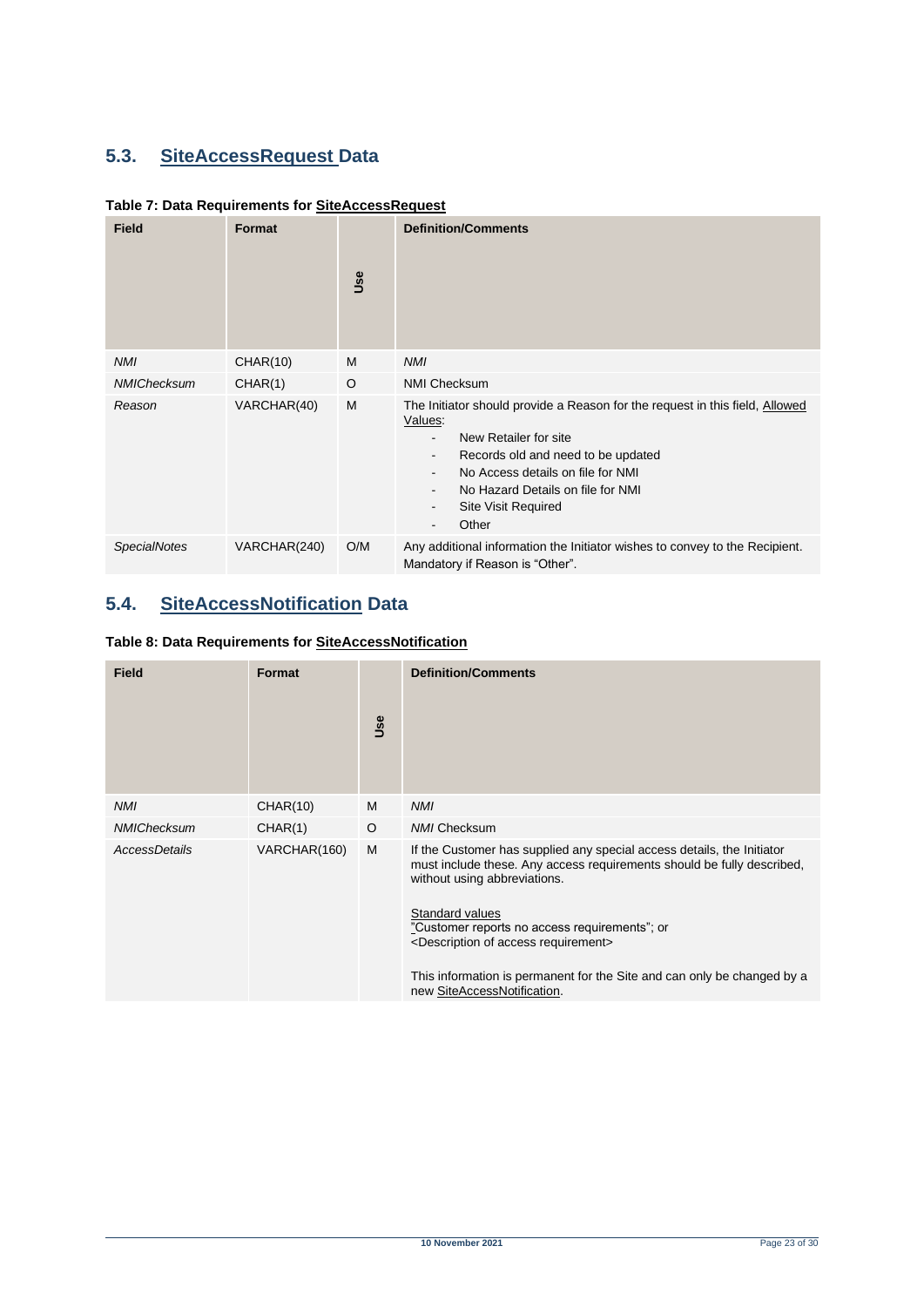| <b>Field</b>         | Format          | Use | <b>Definition/Comments</b>                                                                                                                                                                                                                                                                                                                                                                                                                                                                                                                                                                                  |
|----------------------|-----------------|-----|-------------------------------------------------------------------------------------------------------------------------------------------------------------------------------------------------------------------------------------------------------------------------------------------------------------------------------------------------------------------------------------------------------------------------------------------------------------------------------------------------------------------------------------------------------------------------------------------------------------|
| HazardDescription    | VARCHAR(80)     | M   | This field repeats to allow the reporting of multiple hazards.<br>Standard values<br>One or more of the following standard values can be used, where<br>applicable.<br>Customer Reports No Hazard<br>Dog<br>٠<br><b>Electric Fence</b><br>$\bullet$<br><b>Customer Caution</b><br>$\bullet$<br><b>Electrical Safety Issue</b><br>$\bullet$<br>Asbestos Fuse<br>$\bullet$<br>Asbestos Board<br>Not Known To Initiator<br>Any other hazards should be fully described, without using abbreviations.<br>This information is permanent for the Site and can only be changed by a<br>new SiteAccessNotification. |
| LastModifiedDateTime | <b>DATETIME</b> | M   | Date and time that the record was updated in the Initiator's system.                                                                                                                                                                                                                                                                                                                                                                                                                                                                                                                                        |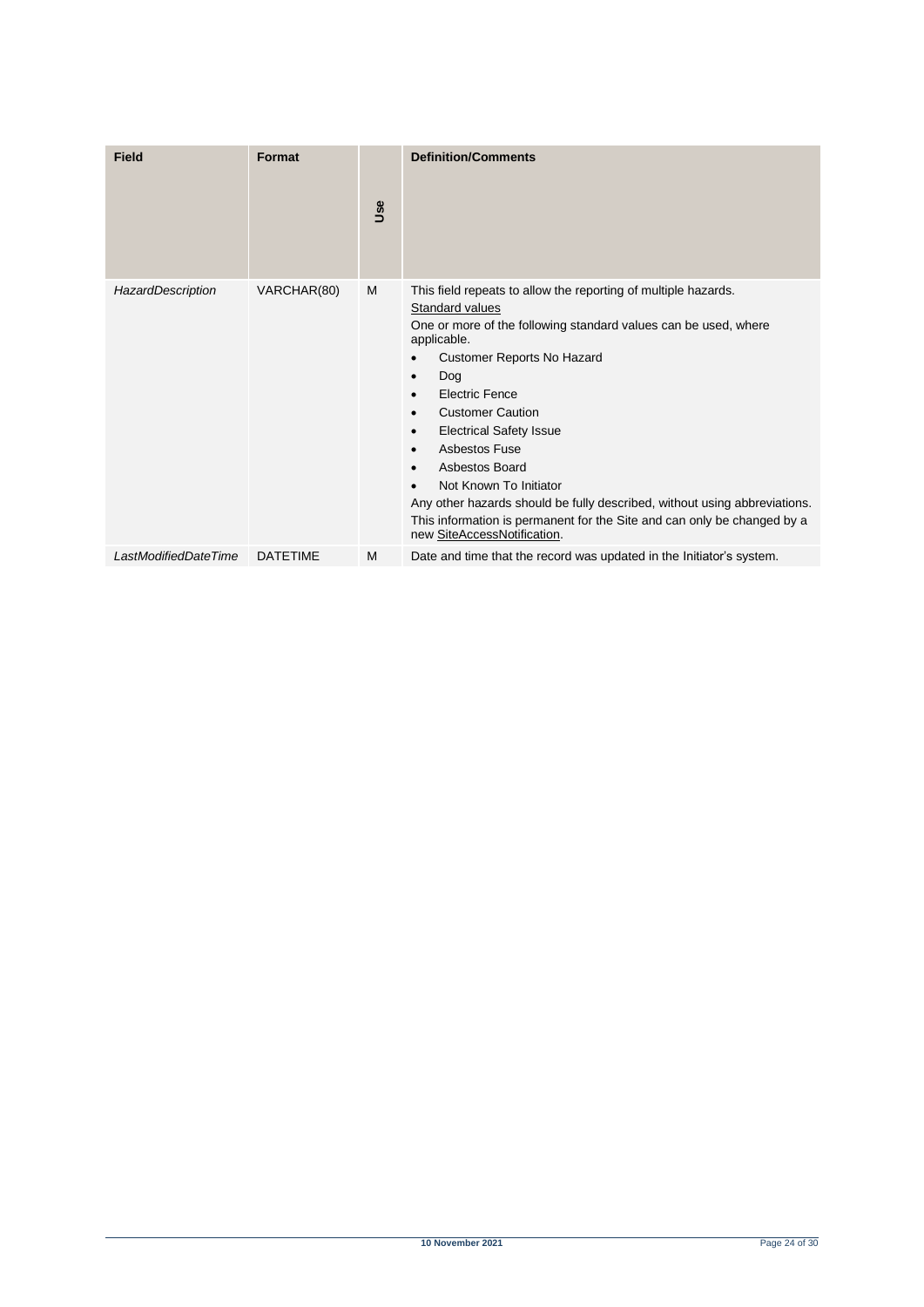# <span id="page-24-0"></span>**5.5. LifeSupportNotification Data**

### <span id="page-24-1"></span>**Table 9: Data Requirements for LifeSupportNotification**

| <b>Field</b>        | Format         | Use | <b>Definition/Comments</b>                                                                                                                                                                                                                                                                                                                                                                                                                                                                                                                                                                                                                       |
|---------------------|----------------|-----|--------------------------------------------------------------------------------------------------------------------------------------------------------------------------------------------------------------------------------------------------------------------------------------------------------------------------------------------------------------------------------------------------------------------------------------------------------------------------------------------------------------------------------------------------------------------------------------------------------------------------------------------------|
| <b>NMI</b>          | CHAR(10)       | M   | NMI.                                                                                                                                                                                                                                                                                                                                                                                                                                                                                                                                                                                                                                             |
| <b>NMI Checksum</b> | CHAR(1)        | O   | NMI Checksum.                                                                                                                                                                                                                                                                                                                                                                                                                                                                                                                                                                                                                                    |
| <b>SiteAddress</b>  | <b>ADDRESS</b> | O   | Site Address.<br>Refer to B2B Procedure: Technical Delivery Specification.                                                                                                                                                                                                                                                                                                                                                                                                                                                                                                                                                                       |
| Reason              | VARCHAR (14)   | M   | Allowable Values:<br>Update<br>$\bullet$<br>Reconciliation                                                                                                                                                                                                                                                                                                                                                                                                                                                                                                                                                                                       |
| RegistrationOwner   | <b>YESNO</b>   | M/N | Value of YES must only be used, where the Initiator of the<br>LifeSupportNotification was the party that completed or is in the<br>process of completing the initial Life Support registration directly with<br>the customer<br>Value of NO should be used when the Initiator of the<br>LifeSupportNotification was not the party who commenced or<br>completed the Life Support registration process but is raising the<br>LifeSupportNotification to communicate changes to the other party<br>e.g. Life Support customer contact details or has undertaken a Life<br>Support Deregistration.<br>Not required where LifeSupportStatus is None. |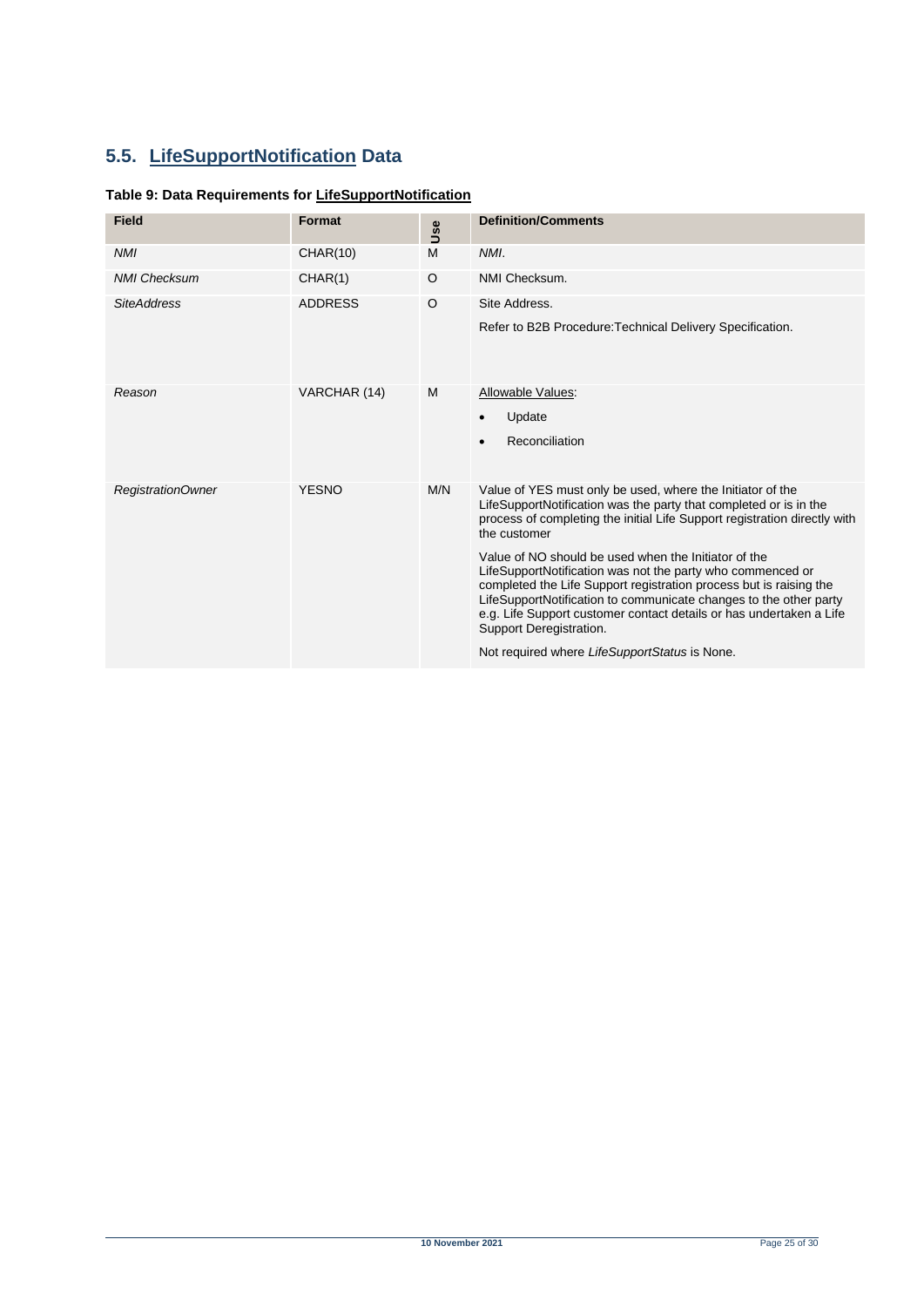| <b>Field</b>      | Format       | Use | <b>Definition/Comments</b>                                                                                                                                                                                                                                                                                                                                                                                                                                                                                                                                                                                                                                                                                                                                                                                                                                                                                                                                                                                                                                                                                                                                                                                                                                                                                                                                                                                                                                                                                                                                                                                                                                                                                                                                                                                                                                                                                                                                                                                                                                                                                                                                                                                                                                                                                                                                                                                                                                                                                                                                                                                               |
|-------------------|--------------|-----|--------------------------------------------------------------------------------------------------------------------------------------------------------------------------------------------------------------------------------------------------------------------------------------------------------------------------------------------------------------------------------------------------------------------------------------------------------------------------------------------------------------------------------------------------------------------------------------------------------------------------------------------------------------------------------------------------------------------------------------------------------------------------------------------------------------------------------------------------------------------------------------------------------------------------------------------------------------------------------------------------------------------------------------------------------------------------------------------------------------------------------------------------------------------------------------------------------------------------------------------------------------------------------------------------------------------------------------------------------------------------------------------------------------------------------------------------------------------------------------------------------------------------------------------------------------------------------------------------------------------------------------------------------------------------------------------------------------------------------------------------------------------------------------------------------------------------------------------------------------------------------------------------------------------------------------------------------------------------------------------------------------------------------------------------------------------------------------------------------------------------------------------------------------------------------------------------------------------------------------------------------------------------------------------------------------------------------------------------------------------------------------------------------------------------------------------------------------------------------------------------------------------------------------------------------------------------------------------------------------------------|
| LifeSupportStatus | VARCHAR (50) | M   | Allowable Values:<br>Registered - No Medical Confirmation<br>$\bullet$<br>Registered - Medical Confirmation<br>$\bullet$<br>Deregistered - No Medical Confirmation<br>$\bullet$<br>Deregistered - Customer Advice<br>$\bullet$<br>Deregistered - No Customer Response<br>$\bullet$<br>None<br>$\bullet$<br>Notes regarding the allowable values<br>"Registered - No Medical Confirmation" means the customer has<br>advised the Retailer/Distributor that they require life support<br>equipment at the identified premise but have not yet provided<br>medical confirmation to the Retailer or Distributor notified.<br>"Registered - Medical Confirmation" means the customer has<br>advised the Retailer/Distributor that they require life support<br>equipment at the identified premise and the Retailer/Distributor<br>notified has received medical confirmation from the customer.<br>"Deregistered - No Medical Confirmation" means the<br>Retailer/Distributor who was initially notified of the life support<br>equipment has attempted to gain medical confirmation from the<br>customer, but the customer has not obliged. The Retailer/Distributor<br>has completed the necessary steps to formally deregister the life<br>support requirement at the identified premise with the customer as<br>per the NERR, the <i>Energy Retail Code</i> (VIC), or the <i>Electricity</i><br>Distribution Code (VIC) and the customer did not provide medical<br>confirmation during the deregistration process.<br>"Deregistered - Customer Advice" means a customer has advised<br>the Retailer/Distributor that the person who required life support<br>equipment has vacated the premises or no longer requires the life<br>support equipment. The Retailer/Distributor has completed the<br>necessary steps to formally deregister the life support requirement<br>at the identified premise the NERR, the <i>Energy Retail Code</i> (VIC), or<br>the Electricity Distribution Code (VIC).<br>"Deregistered - No Customer Response" means, where a Distributor<br>has registered a customer's premises on the advice of the Retailer,<br>the Distributor has commenced deregistration of the premises when<br>it becomes aware that the customer has transferred to a new<br>Retailer. The Distributor has completed the necessary steps to<br>formally deregister the life support requirement at the identified<br>premise as per the NERR, the Energy Retail Code (VIC), or the<br>Electricity Distribution Code (VIC).<br>"None" means that the premises doesn't have a current Life Support<br>requirement. |
| DateRequired      | DATE         | M/N | For a registration of Life Support, this date will be the date Life<br>Support protections commence at the premises. For additional<br>information, refer to clause 4.5(b).<br>For a deregistration of Life Support, this date will be the date Life<br>Support protection ceases to be provided at the premises and must<br>only be a current or past date. For additional information, refer to<br>clause $4.5(d)$ .<br>For response to a Life Support Request, this will be the effective<br>date of the Life Support registration in the participants system.<br>Not required when LifeSupportStatus is None.                                                                                                                                                                                                                                                                                                                                                                                                                                                                                                                                                                                                                                                                                                                                                                                                                                                                                                                                                                                                                                                                                                                                                                                                                                                                                                                                                                                                                                                                                                                                                                                                                                                                                                                                                                                                                                                                                                                                                                                                        |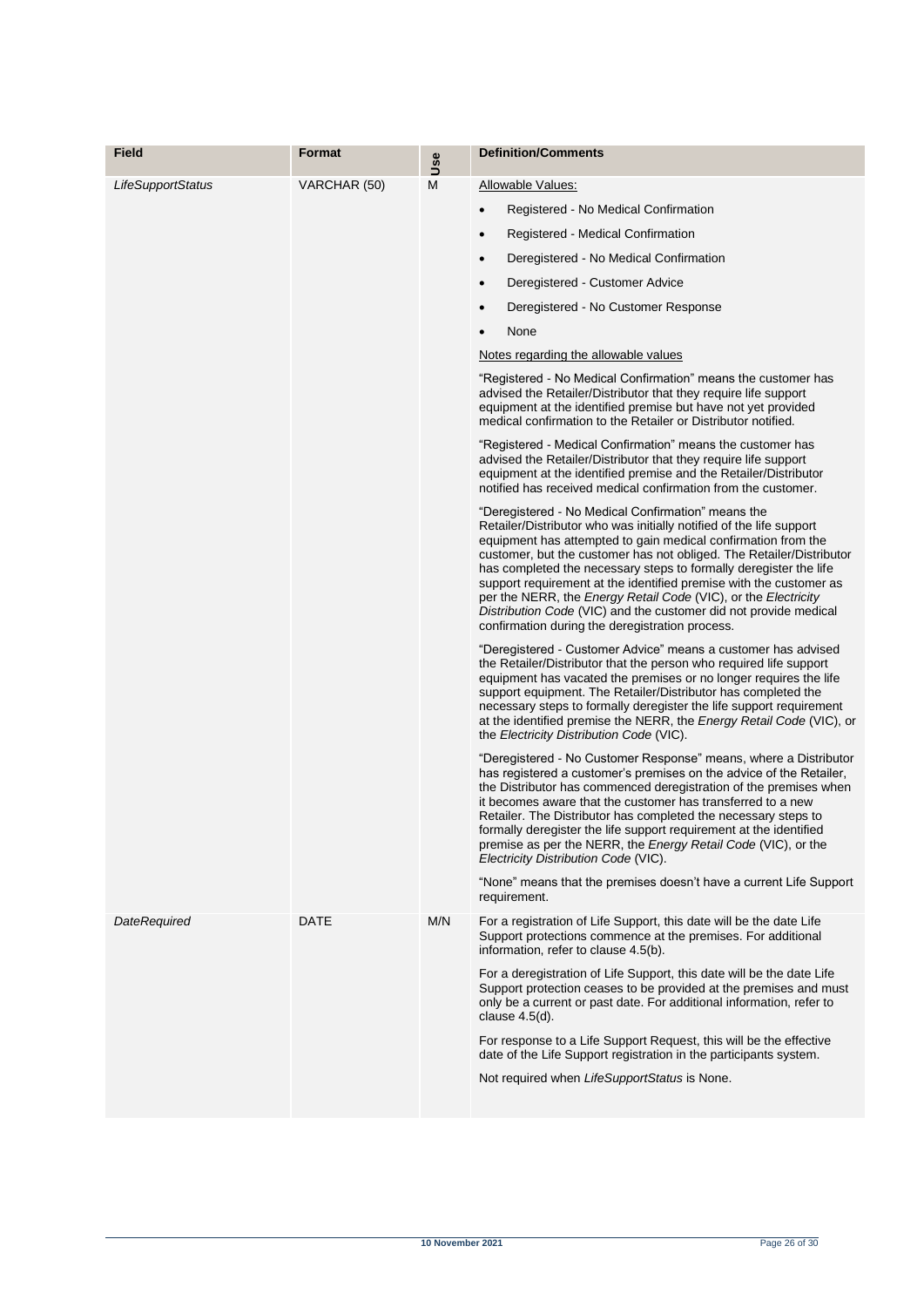| Field                  | <b>Format</b>     | Use | <b>Definition/Comments</b>                                                                                                                                                                       |
|------------------------|-------------------|-----|--------------------------------------------------------------------------------------------------------------------------------------------------------------------------------------------------|
| LSEquipment            | VARCHAR(50)       | R/N | Allowable values:                                                                                                                                                                                |
|                        |                   |     | Oxygen Concentrator<br>٠                                                                                                                                                                         |
|                        |                   |     | Intermittent Peritoneal Dialysis Machine<br>$\bullet$                                                                                                                                            |
|                        |                   |     | Kidney Dialysis Machine<br>٠                                                                                                                                                                     |
|                        |                   |     | Chronic Positive Airways Pressure Respirator<br>$\bullet$                                                                                                                                        |
|                        |                   |     | Crigler Najjar Syndrome Phototherapy Equipment<br>٠                                                                                                                                              |
|                        |                   |     | Ventilator For Life Support<br>$\bullet$                                                                                                                                                         |
|                        |                   |     | Other                                                                                                                                                                                            |
|                        |                   |     | 'Other' means an equipment that a registered medical practitioner<br>certifies is required for a person residing at the customer's premises<br>for life support and is not already listed above. |
|                        |                   |     | Not required when LifeSupportStatus is                                                                                                                                                           |
|                        |                   |     | Deregistered - No Medical Confirmation<br>$\bullet$                                                                                                                                              |
|                        |                   |     | Deregistered - Customer Advice<br>$\bullet$                                                                                                                                                      |
|                        |                   |     | Deregistered - No Customer Response<br>٠                                                                                                                                                         |
|                        |                   |     | None                                                                                                                                                                                             |
|                        |                   |     | Note: Where more than one allowable value is required, select one<br>of the allowable values and provide the additional allowable value in<br>the SpecialNotes field.                            |
| <b>LSContactName</b>   | <b>PERSONNAME</b> | R/N | Must be the name of the person who is the contact for the<br>management of Life Support requirements.                                                                                            |
|                        |                   |     | Refer to B2B Procedure: Technical Delivery Specification.                                                                                                                                        |
|                        |                   |     | Not required when LifeSupportStatus is                                                                                                                                                           |
|                        |                   |     | Deregistered - No Medical Confirmation<br>٠                                                                                                                                                      |
|                        |                   |     | Deregistered - Customer Advice<br>٠                                                                                                                                                              |
|                        |                   |     | Deregistered - No Customer Response<br>$\bullet$                                                                                                                                                 |
|                        |                   |     | None                                                                                                                                                                                             |
| <b>LSPostalAddress</b> | <b>ADDRESS</b>    | R/N | Must be the Customer's postal address for Life Support<br>requirements.                                                                                                                          |
|                        |                   |     | Refer to B2B Procedure: Technical Delivery Specification.                                                                                                                                        |
|                        |                   |     | Not required when LifeSupportStatus is                                                                                                                                                           |
|                        |                   |     | Deregistered - No Medical Confirmation<br>$\bullet$                                                                                                                                              |
|                        |                   |     | Deregistered - Customer Advice<br>$\bullet$                                                                                                                                                      |
|                        |                   |     | Deregistered - No Customer Response<br>٠                                                                                                                                                         |
|                        |                   |     | None                                                                                                                                                                                             |
| LSPhoneNumber1         | <b>TELEPHONE</b>  | R/N | Must be the phone number of the person who is the contact for the<br>management of Life Support requirements.                                                                                    |
|                        |                   |     | Refer to B2B Procedure: Technical Delivery Specification.                                                                                                                                        |
|                        |                   |     | Not required when LifeSupportStatus is                                                                                                                                                           |
|                        |                   |     | Deregistered - No Medical Confirmation                                                                                                                                                           |
|                        |                   |     | Deregistered - Customer Advice<br>$\bullet$                                                                                                                                                      |
|                        |                   |     | Deregistered - No Customer Response<br>٠                                                                                                                                                         |
|                        |                   |     | None                                                                                                                                                                                             |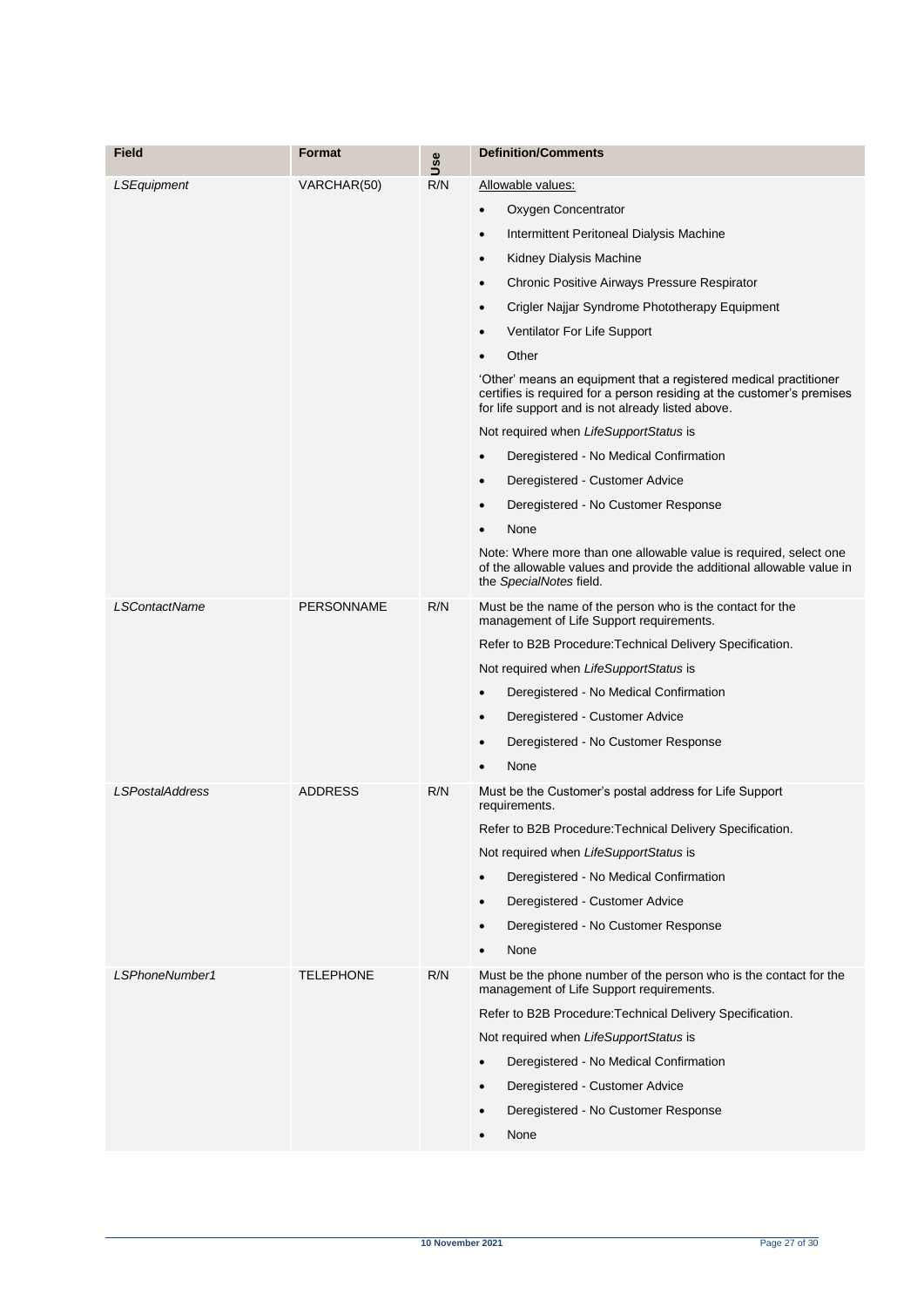| <b>Field</b>                 | Format           | Jse | <b>Definition/Comments</b>                                                                                                                                                                                                                                     |
|------------------------------|------------------|-----|----------------------------------------------------------------------------------------------------------------------------------------------------------------------------------------------------------------------------------------------------------------|
| LSPhoneNumber2               | <b>TELEPHONE</b> | R/N | Must be the phone number of the person who is the contact for the<br>management of Life Support requirements.                                                                                                                                                  |
|                              |                  |     | Refer to B2B Procedure: Technical Delivery Specification.                                                                                                                                                                                                      |
|                              |                  |     | Not required when LifeSupportStatus is                                                                                                                                                                                                                         |
|                              |                  |     | Deregistered - No Medical Confirmation<br>$\bullet$                                                                                                                                                                                                            |
|                              |                  |     | Deregistered - Customer Advice<br>$\bullet$                                                                                                                                                                                                                    |
|                              |                  |     | Deregistered - No Customer Response<br>$\bullet$                                                                                                                                                                                                               |
|                              |                  |     | None                                                                                                                                                                                                                                                           |
| <b>LSContactEmailAddress</b> | VARCHAR(100)     | R/N | Must be the email address of the person who is the contact for the<br>management of Life Support requirements where the initiator has<br>obtained Consent for the express use of the email address for this<br>purpose. Not required when LifeSupportStatus is |
|                              |                  |     | Deregistered - No Medical Confirmation<br>$\bullet$                                                                                                                                                                                                            |
|                              |                  |     | Deregistered - Customer Advice<br>$\bullet$                                                                                                                                                                                                                    |
|                              |                  |     | Deregistered - No Customer Response<br>$\bullet$                                                                                                                                                                                                               |
|                              |                  |     | None<br>$\bullet$                                                                                                                                                                                                                                              |
| PreferredContactMethod       | VARCHAR (20)     | O   | Allowable values:                                                                                                                                                                                                                                              |
|                              |                  |     | <b>Postal Address</b><br>$\bullet$                                                                                                                                                                                                                             |
|                              |                  |     | <b>Site Address</b><br>$\bullet$                                                                                                                                                                                                                               |
|                              |                  |     | <b>Email Adress</b>                                                                                                                                                                                                                                            |
|                              |                  |     | Phone                                                                                                                                                                                                                                                          |
| <b>SpecialNotes</b>          | VARCHAR (240)    | O/M | Any additional information the Initiator wishes to convey to the<br>Recipient.                                                                                                                                                                                 |
|                              |                  |     | Mandatory when LSEquipment is Other.                                                                                                                                                                                                                           |
| LastModifiedDateTime         | <b>DATETIME</b>  | M   | Date and time that the record was updated in the Initiator's system.                                                                                                                                                                                           |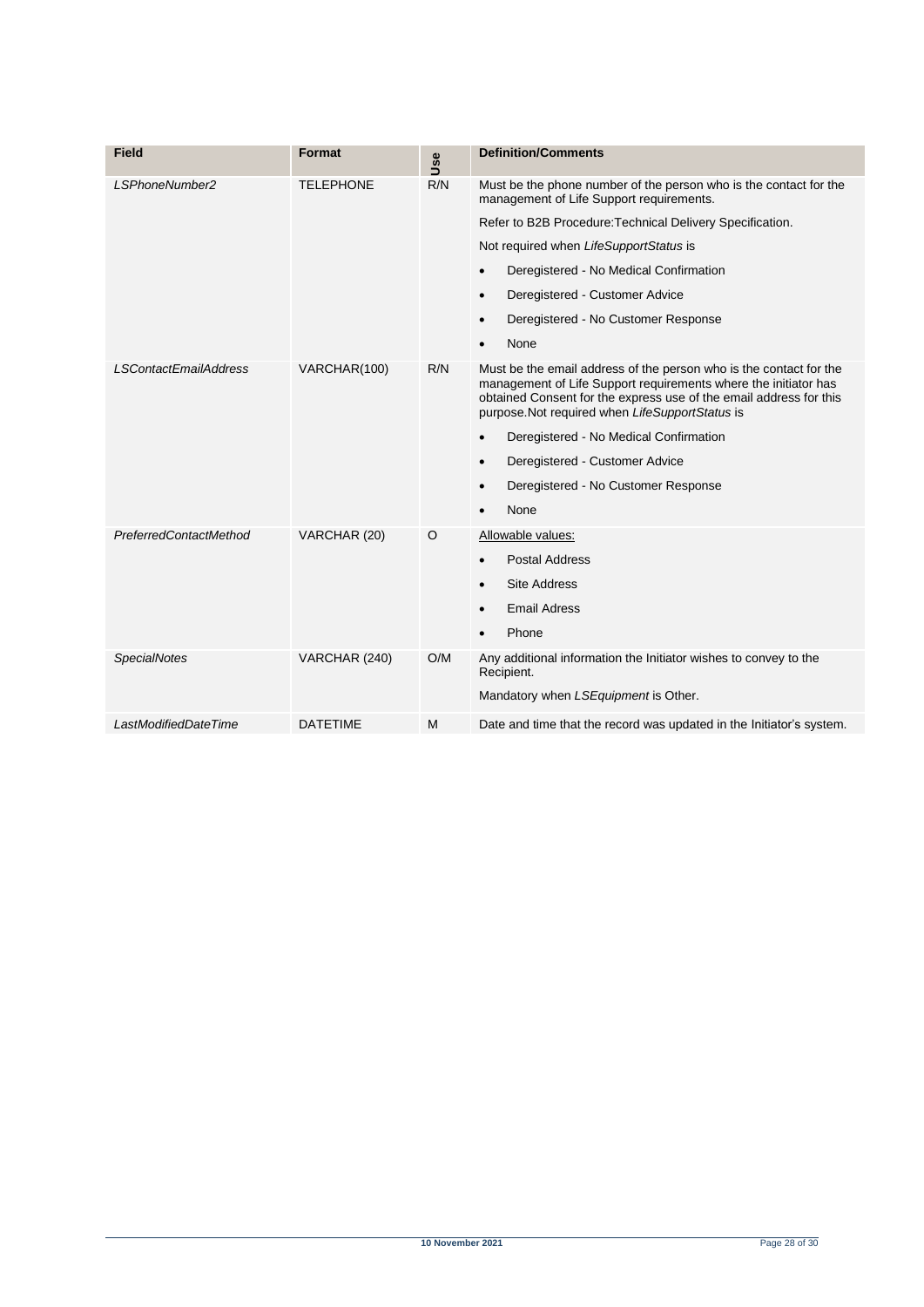# <span id="page-28-0"></span>**5.6. LifeSupportRequest Data**

#### <span id="page-28-2"></span>**Table 10: Data Requirements for LifeSupportRequest**

| <b>Field</b>        | Format          | Use | <b>Definition/Comments</b>                                                                                                                                                                                                                               |
|---------------------|-----------------|-----|----------------------------------------------------------------------------------------------------------------------------------------------------------------------------------------------------------------------------------------------------------|
| <b>NMI</b>          | <b>CHAR(10)</b> | M   | NMI.                                                                                                                                                                                                                                                     |
| <b>NMI Checksum</b> | CHAR(1)         | O   | NMI Checksum.                                                                                                                                                                                                                                            |
| Reason              | VARCHAR (30)    | M   | <b>Allowed Values</b>                                                                                                                                                                                                                                    |
|                     |                 |     | • Confirm Life Support                                                                                                                                                                                                                                   |
|                     |                 |     | Data Quality Issue<br>$\bullet$                                                                                                                                                                                                                          |
|                     |                 |     | No response to rejected LSN<br>$\bullet$                                                                                                                                                                                                                 |
|                     |                 |     | • Other                                                                                                                                                                                                                                                  |
|                     |                 |     | Notes regarding the allowed values                                                                                                                                                                                                                       |
|                     |                 |     | "Confirm Life Support" means the Retailer or DNSP only requires<br>the current life support status and associated information held by the<br>recipient and does not require the recipient to confirm details from<br>the customer.                       |
|                     |                 |     | "Data Quality Issue" means that although the data may be<br>technically correct, it may not be fit for purpose (e.g. phone number<br>is 9999999). The Retailer or DNSP must provide which specific data<br>they are querying in the SpecialNotes field.  |
|                     |                 |     | "No response to rejected LSN" means that a Retailer or DNSP has<br>rejected a previous LSN where it was reasonably expected the<br>Retailer or DNSP would send through a new LSN with<br>updated/corrected information, which has not yet been received. |
|                     |                 |     | "Other" must only be used for scenarios not covered by the specified<br>allowed values. The Retailer or DNSP must provide the details of<br>the reason in the SpecialNotes field.                                                                        |
| <b>SpecialNotes</b> | VARCHAR(240)    | O/M | Any additional information the Intitator wishes to convey to the<br>Recipient.<br>Mandatory if Reason is "Other".                                                                                                                                        |

### <span id="page-28-1"></span>**5.7. BusinessAcceptance/Rejection**

<span id="page-28-3"></span>

|  |  | Table 11: BusinessAcceptance/Rejection |  |
|--|--|----------------------------------------|--|
|--|--|----------------------------------------|--|

| <b>Field</b> | <b>Structure</b>    | <b>Use</b> | <b>Definition/Comments</b>                                                                                     |
|--------------|---------------------|------------|----------------------------------------------------------------------------------------------------------------|
| EventCode    | <b>EVENTCODE</b>    | M          | A code to indicate the reason for the rejection. Applicable Business<br>Events are defined in Table 12.        |
| KeyInfo      | VARCHAR(10)         | M          | The NMI of the B2B Transaction being rejected.                                                                 |
| Context      | <b>EVENTCONTEXT</b> | O          | The data element in the received Business Document (e.g.<br>HazardDescription) that causes the Business Event. |
| Explanation  | UNLIMITED VARCHAR   | M/O        | An explanation of the Business Event. Must be provided where the<br>Business Event requires an Explanation.    |

#### **5.7.1. Applicable Business Events**

- (a) Participants must use the most relevant Business Event. Where multiple *EventCodes* are applicable these may be provided.
- (b) Where the *EventCode* is not in the aseXML reserved range (0-999), an *EventCodeDescription* must be included in the *BusinessAcceptance/Rejection* in accordance with the aseXML Guidelines.